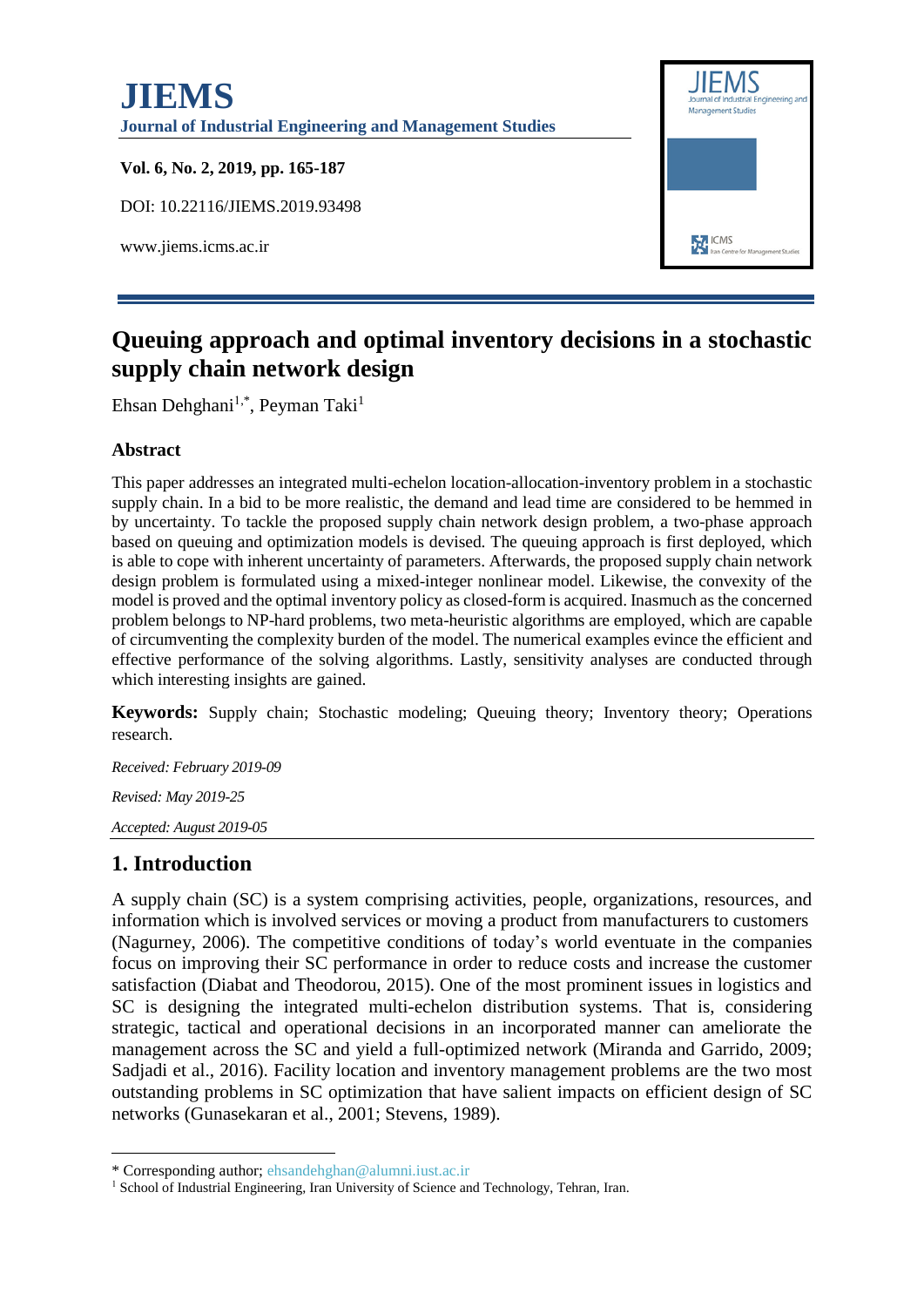Facility location problems, as strategic decisions, encompass determining the optimal number of open plants and their locations. On the other side, inventory management problems identify the responsiveness of systems in terms of stock availability as tactical decisions. Now, in view of pervious speaking, considering the integrated model of both decisions can lead to better solutions [\(Diabat, Battaïa, et al., 2015;](#page-20-3) [Ramezani and Naderi, 2018\)](#page-21-3).

In this research, we have presented a joint location-inventory problem in a three-level SC, including a single manufacturer, multiple potential distribution centers (DCs) and retailers. The aim is to identify a set of open DCs to meet the demands coming from retailers. The objective of the presented model is to minimize the total costs which is composed of the fixed cost of locating DCs, transportation cost from DCs to retailers and inventory costs. To make the problem more similar to real-life problems, the demand and lead-time are assumed to be hemmed in by uncertainty. Additionally, there is facility capacitation restriction. Accordingly, our model is an extension of capacitated facility location model, known as a NP-hard problem [\(Mirchandani and Francis, 1990\)](#page-20-4). To circumvent the complexity burden of the model, two meta-heuristic algorithms, i.e. simulated algorithm (SA) and genetic algorithm (GA), have been devised to solve the problem, especially for large instances to reach near optimal solutions in a logical CPU time. In accordance with the best of our knowledge and the literature review, the main contributions of this research can be considered as follows. 1) This research is one the first studies in the field of location-inventory problems that cope with uncertainty with regard to queuing approach. 2) We have obtained a closed-form for optimal inventory policy of DCs by proving the convexity of objective function. Optimal control policies for stochastic inventories are the contribution of some researches such as [Federgruen and Zheng \(1993\)](#page-20-5), [Chao](#page-19-0)  [et al. \(2012\)](#page-19-0) and [Chen and Feng \(2006\)](#page-20-6) in the field of inventory control.

Each open DC holds inventory and replenishes its inventory by ordering to the manufacturer under *(S-1, S)* policy. In current policy, the peak level of stock is *S* (i.e., base stock level) and an order will be placed, whenever the stock level (the summation of on hand and on order quantities) decreases to *S*-1. Speaking intuitively, an order will be placed, whenever a demand is received and satisfied [\(Hill, 1999\)](#page-20-7). Some applications of (*S-*1, *S*) inventory policy are as follows; 1) military, airlines and computer industries, 2) the case of unit size and recoverableitem inventory systems, 3) the products with expensive stock level controlling, low demand and high holding cost [\(Kalpakam and Shanthi, 2001\)](#page-20-8), and 4) for spare parts system, when a failed part is exchanged by a new one. Likewise, if the failure rate is low, this inventory policy will be more desirable [\(Schultz, 1990\)](#page-21-4).

The organization of this paper is as follows. The literature of location-inventory models considering queuing theory approaches are presented in Section 2. Section 3 elaborates the model description and mathematical formulation of the concerned problem. In Section 4, solution approach to solve the proposed problem is surveyed. In Section 5, the computational results and sensitivity analysis are carried out. Lastly, some concluding remarks are presented in Section 6.

## **2. Literature Review**

Here, the literature review has been categorized into two sub-sections comprising locationinventory problems and inventory control models with queuing theory approaches.

### **2.1. Location-inventory problem**

[Baumol and Wolfe \(1958\)](#page-19-1) are the first authors who considered integrated inventory with location costs. They have studied a procedure to locate the variable number of warehouses. Two-level facility location where the second level has limited capacity has been considered by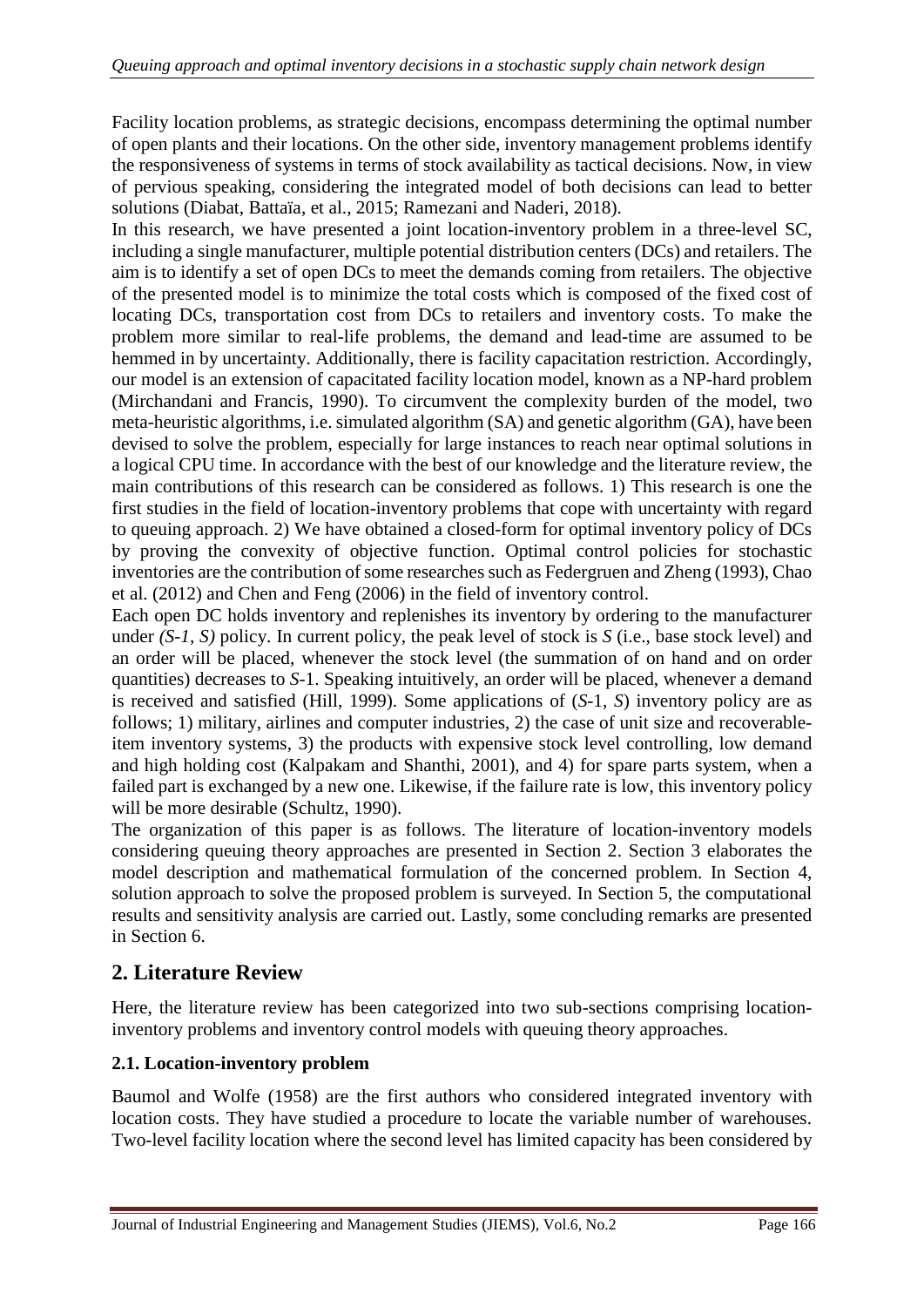[Tragantalerngsak et al. \(2000\)](#page-21-5). [Daskin et al. \(2002\)](#page-20-9) have proposed a location-inventory problem considering deterministic lead-time. They also have implemented a number of heuristics to finding near optimal solutions. A routing-inventory network design problem considering risk-pooling has been considered by [Shu et al. \(2005\)](#page-21-6). This research is the developed model of [Shen et al. \(2003\)](#page-21-7), where two different algorithms to solve the general model have been proposed. [Chew et al. \(2007\)](#page-20-10) have studied a stochastic integrated locationinventory model aimed to minimize the total costs including the transportation, inventory and ordering costs in multiple capacitated distribution centers. They have used GA to solve their problem. A capacitated integrated location-inventory model with risk pooling has been investigated by [Ozsen et al. \(2009\)](#page-21-8). They have used normal distribution function to approximate Poisson demand process. [Park et al. \(2010\)](#page-21-9) have presented a stochastic network design problem with regard to economic order quantity (EOQ) to approximate the optimal solution of the *(r, Q)* inventory policy. [Ahmadi-Javid and Seddighi \(2012\)](#page-19-2) have formulated a stochastic distribution network design problem in a SC as a mixed integer convex programming model, which minimizes the total costs of location, inventory and delivery delay. They have developed a heuristic solution approach based on SA and Tuba search to solve large-sized problems. An integrated location-inventory model has been studied by [Berman et al. \(2012\)](#page-19-3). They have assumed each open DC has a periodic-review and they have modeled their problem as a nonlinear integer-programming problem and used an approximate procedure for determining inventory policy. [Diabat, Abdallah, et al. \(2015\)](#page-20-11) have provided a closed-loop location-inventory model as a mixed integer nonlinear programming, where the lead-time is deterministic. [Shahabi et al. \(2014\)](#page-21-10) have developed a stochastic SC considering the correlated demands across the retailers. They have developed a solution approach based on an outer approximation strategy and they have illustrated that their solution procedure performs effective and efficient. Jindal, and Solanki (2016) have presented a two single-vendor singlebuyer integrated SC inventory model with inflation and time value of money. [Rabbani et al.](#page-21-11)  [\(2016](#page-21-11)) have considered a basic mixed-integer non-linear programming model to lease new products. A three-level SC network has been introduced by [Sadjadi et al. \(2016\)](#page-21-1), where the location, allocation and inventory replenishment decisions are simultaneously optimized. They have analyzed the inventory systems by a Markov process and then the location-inventory problem has been formulated based on obtained results. AmalNick and Qorbanian (2017) have assumed dynamic pricing strategy based on demand value. They have combined neural network and evolutionary algorithms to optimize pricing policies. Applying a queuing approach, [Rabbani et al. \(2017\)](#page-21-11) have considered a reliable location – inventory problem for a supply chain system. Last but not least, a mixed-integer linear programming model for an integrated SC has been proposed by [Alshamsi and Diabat \(2018\)](#page-19-4). Díaz-Mateus et al. (2018) have used the constrained multinomial logit for discrete choices to estimate demand levels for a non-linear optimization model. To solve the presented model, they have implemented a metaheuristic approach based on particle swarm optimization.

### **2.2. Inventory control models considering queuing theory approaches**

In this subsection due to the use of queuing approach in our research, the literature of inventory control models considering queuing theory has been reviewed. One of the earliest researches in this field has been proposed by [Sigman and Simchi-Levi \(1992\)](#page-21-12). They have proposed a light traffic heuristic for the M/G/1 queue system. [Berman and Kim \(2001\)](#page-19-5) have addressed an optimal inventory control, in which the demand and lead-time are uncertain with Poisson and exponential distributions, respectively. They have applied a Markov decision problem to determine the replenishment policy and then they have proposed a numerical study to evaluate the optimal performance. An integrated queuing-inventory model has been investigated by [Schwarz and Daduna \(2006\)](#page-21-13), where lead time is exponentially distributed. They have derived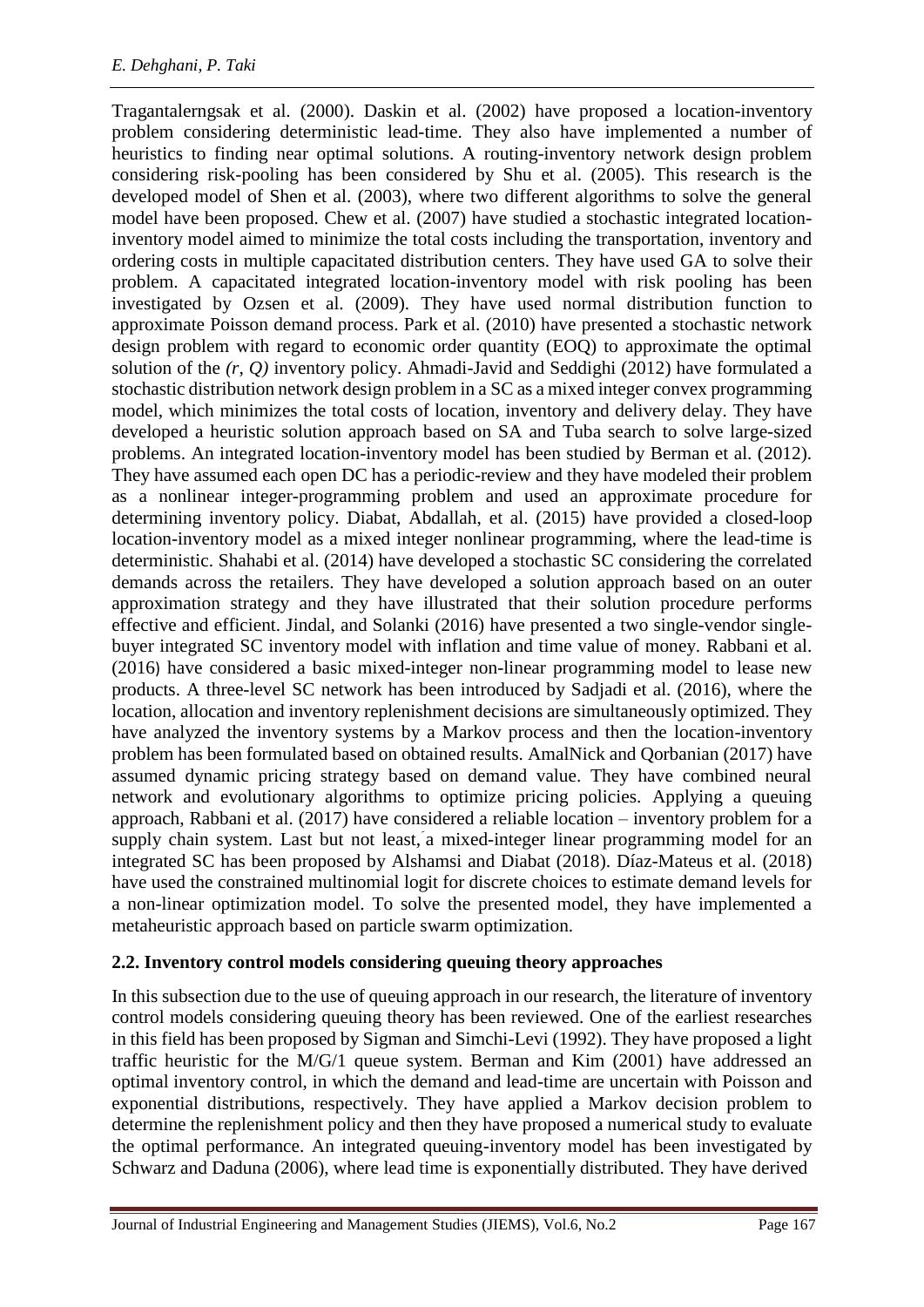explicit performance measures for M/M/1 systems considering inventory under continuous review and backordering. Appling a queuing approach, [Krishnamoorthy et al. \(2013\)](#page-20-12) have investigated *(s,Q)* and *(s, S)* inventory policies and they have analyzed numerically the per unit time expected cost for these systems. [Baek and Moon \(2014\)](#page-19-6) have extended a queuing system incorporated with a production-inventory system and they have assumed the arrival of customers with a Poisson processes. Table 1 shows the specifications of the related literature reviews in the field of location-inventory.

In this research, we have proposed a joint stochastic location-inventory problem in a threelevel SC. A queuing approach has been implemented to cope with inherent uncertainty and to study the characteristics of the inventory policy. With respect to traditional inventory models, there are enormous advantages when inventory systems are described as a Markov process (see, [Frizelle and Jaber \(2009\)](#page-20-13) an[d Saffari et al. \(2013\)](#page-21-14)). Owing to NP-hardness of the proposed problem, commercial solvers such as BARON are not able to solve the model efficiently. Accordingly, two meta-heuristic algorithms have been proposed to solve the model. Also, we could achieve the optimal inventory policy for open DCs as a closed-form with regard to the convexity of the objective function.

In accordance with the literature review and Table 1, our main contributions for this research can be considered as follows. 1) Modeling queuing approach in location-inventory problems with stochastic demands and lead time. 2) Introducing a closed-form optimal inventory control for a stochastic supply chain network design problem. In this manner, the number of reorder, the mean of inventory level, backlogged demands and the base stock level are obtained. It is worthy to note that this procedure in addition to determining the optimal inventory of DCs, it can enhance the performance of the proposed algorithms in both terms of solutions' quality and CPU Time.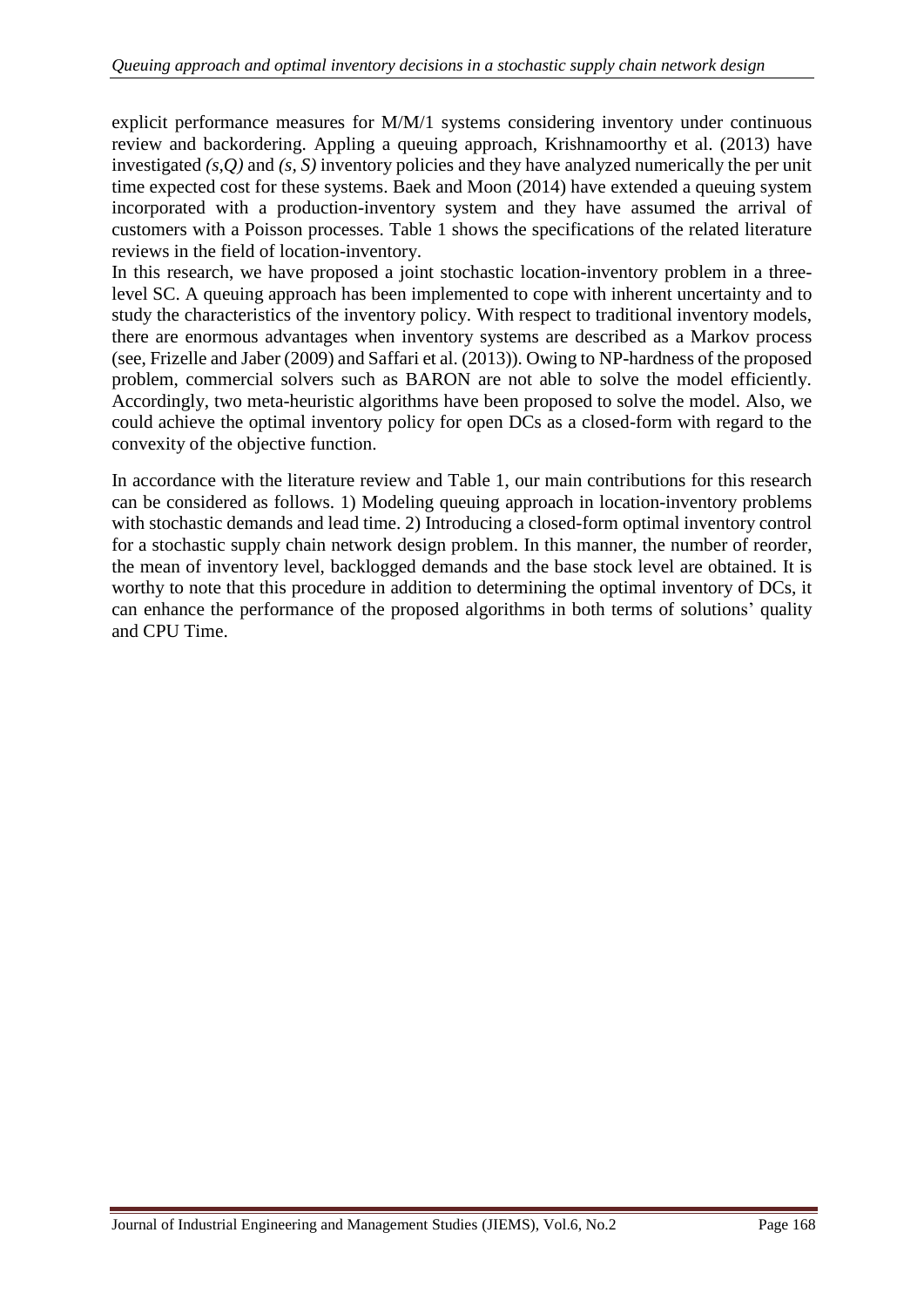| Reference                               | Type of<br>modeling | Objective<br>function | <b>Demand</b><br>distribution | Lead-time<br>distribution | <b>Inventory</b><br><b>Policy</b> | Identifying<br>inventory policy | Type of<br>shortage | <b>Solution</b><br>procedure |
|-----------------------------------------|---------------------|-----------------------|-------------------------------|---------------------------|-----------------------------------|---------------------------------|---------------------|------------------------------|
| Daskin et al.<br>(2002)                 | <b>MINLP</b>        | Single                | NO                            | Det.                      | (R,Q)                             | AP                              | BA                  | LA                           |
| Shu et al.<br>(2005)                    | <b>MINLP</b>        | Single                | NO                            | Det.                      | (R,Q)                             | AP                              | BA                  | LA                           |
| Ozsen et al.<br>(2008)                  | <b>MINLP</b>        | Single                | NO.                           | Det.                      | (R, Q)                            | AP                              | BA                  | LA                           |
| Ahmadi<br>Javid and<br>Azad (2010)      | <b>MINLP</b>        | Single                | NO                            | Det.                      | (R, Q)                            | AP                              | BA                  | ME                           |
| Berman et al.<br>(2012)                 | <b>MINLP</b>        | Single                | NO                            | Det.                      | (R, T)                            | AP                              | BA                  | LA                           |
| Nekooghadirl<br>i et al.<br>(2014a)     | MINLP               | Multi                 | NO                            | Det.                      | (R,Q)                             | AP                              | BA                  | ME                           |
| Sadjadi et al.<br>(2016)                | <b>MINLP</b>        | Single                | PO                            | Det.                      | $(S-1,S)$                         | $\overline{\phantom{a}}$        | BA                  | $_{\rm CO}$                  |
| Taki et al.<br>(2016)                   | <b>MINLP</b>        | Multi                 | N <sub>O</sub>                | NO.                       | (R,Q)                             | AP                              | LO                  | ME                           |
| Rabbani et al.<br>(2016)                | <b>MINLP</b>        | Single                | NO.                           | Det.                      | (R, Q)                            | AP                              | BA                  | ME                           |
| Jindal and<br>Solanki<br>(2016)         | <b>MINLP</b>        | Single                | NO.                           | NO                        | (R, Q)                            | AP                              | BA                  | LA                           |
| AmalNick,<br>and<br>Qorbanian<br>(2017) | <b>MINLP</b>        | Single                | NO                            | Det.                      | (R, Q)                            | AP                              | BA                  | ME                           |
| Díaz-Mateus<br>et al. (2018)            | <b>MINLP</b>        | Single                | NO.                           | Det.                      | (R, Q)                            | AP                              | BA                  | ME                           |
| This study                              | <b>MINLP</b>        | <b>Single</b>         | PO                            | EX                        | $(S-1,S)$                         | <b>OPT</b>                      | BA                  | ME                           |

#### **Table 1. Specification of the researches in the field of location-inventory**

### **3. Model Development**

#### **3.1. Problem and notations definition**

A multi-echelon SC distribution system including one manufacturer, multiple DCs and multiple retailers is considered. Figure 1 shows the configuration of the proposed supply chain. The demand of retailers is stochastic with Poisson probability distribution function with regard to be independent of retailers' demand from each other. The (*S*-1, *S*) inventory policy is taken into account for DCs. Unsatisfied demand will be considered as backordered. The input demand rate is equal to *λ* that is summation of Poisson rates of allocated retailers. To response the delivered demands those ones that received earlier have priority rather the older ones. An exponentially probability distribution function with the parameter  $\mu$  has been considered for lead-time of manufacturers. It is assumed to continue serving the demands  $\lambda \leq \mu$ .

In this paper, a set of integrated strategic and tactical decisions are determined in order to minimize the total costs of the supply chain network design as follows.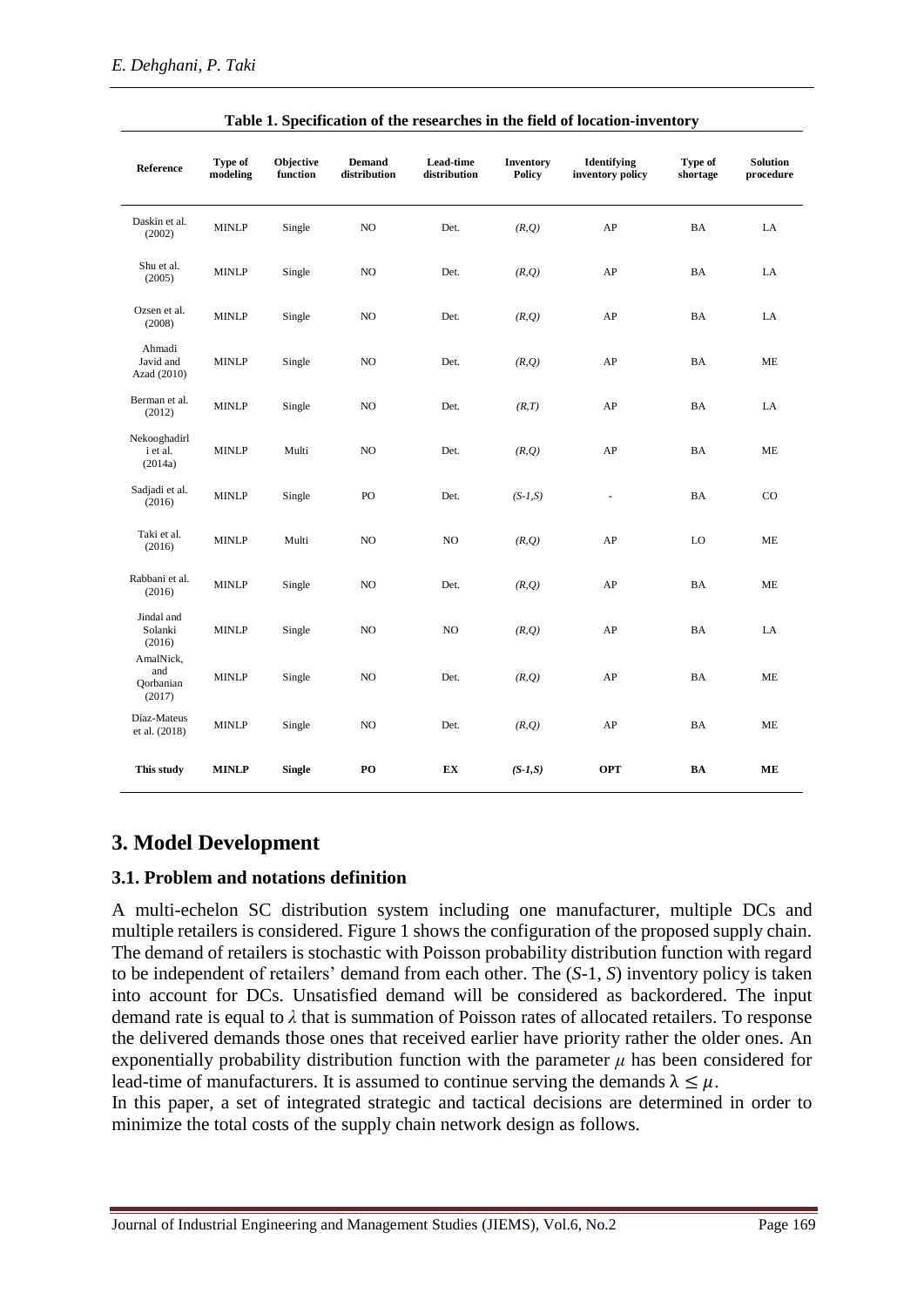- Determining the number of open DCs.
- Identifying the location of open DCs from a predefined set of potential locations.
- Allocating the retailers to open DCs by considering single-sourcing concept.
- **Specifying the inventory policy of each open DC.**



**Figure 1. The configuration of the proposed supply chain**

In the following, the notations of our proposed model are introduced.

*Sets*

- *K*: Index for the set of potential DCs
- *I*: Index for the set of retailers

### *Parameters*

- *C*<sub>*k*</sub>: Per unit purchase cost for each product from the manufacturer ( $\forall k \in K$ )
- $\pi_k$ : Per unit shortage cost of each product for DC  $k$  ( $\forall k \in K$ )
- *Fk*: Fixed cost of opening DC *k*
- *T<sub>ki</sub>*: Unit transportation cost from DC *k* to retailer *i* ( $\forall k \in K$ ) and ( $\forall i \in I$ )
- *A*<sup>*k*</sup>: Unit order cost for DC  $k$  ( $\forall k \in K$ )
- *h*<sub>*k*</sub>: Unit holding cost for DC  $k$  ( $\forall k \in K$ )
- $\lambda'_i$ : Mean of annual demand for retailer *i* ( $\forall i \in I$ )
- $\mu$ : The stochastic lead-time for the manufacturer

### *Decision variables*

- *z*<sup>*k*</sup>: 1 if DC *k* is open, 0 otherwise (∀ *k* ∈ *K*)
- *y*<sub>*ki</sub>*: 1 if retailer *i* is assigned to DC *k*, 0 otherwise ( $\forall k \in K$ ) ( $\forall i \in I$ )</sub>
- *S*<sub>*k*</sub>: Base stock level at DC  $k$  ( $\forall k \in K$ )
- $\lambda_k$ : Mean of annual demand at DC  $k$  ( $\forall k \in K$ )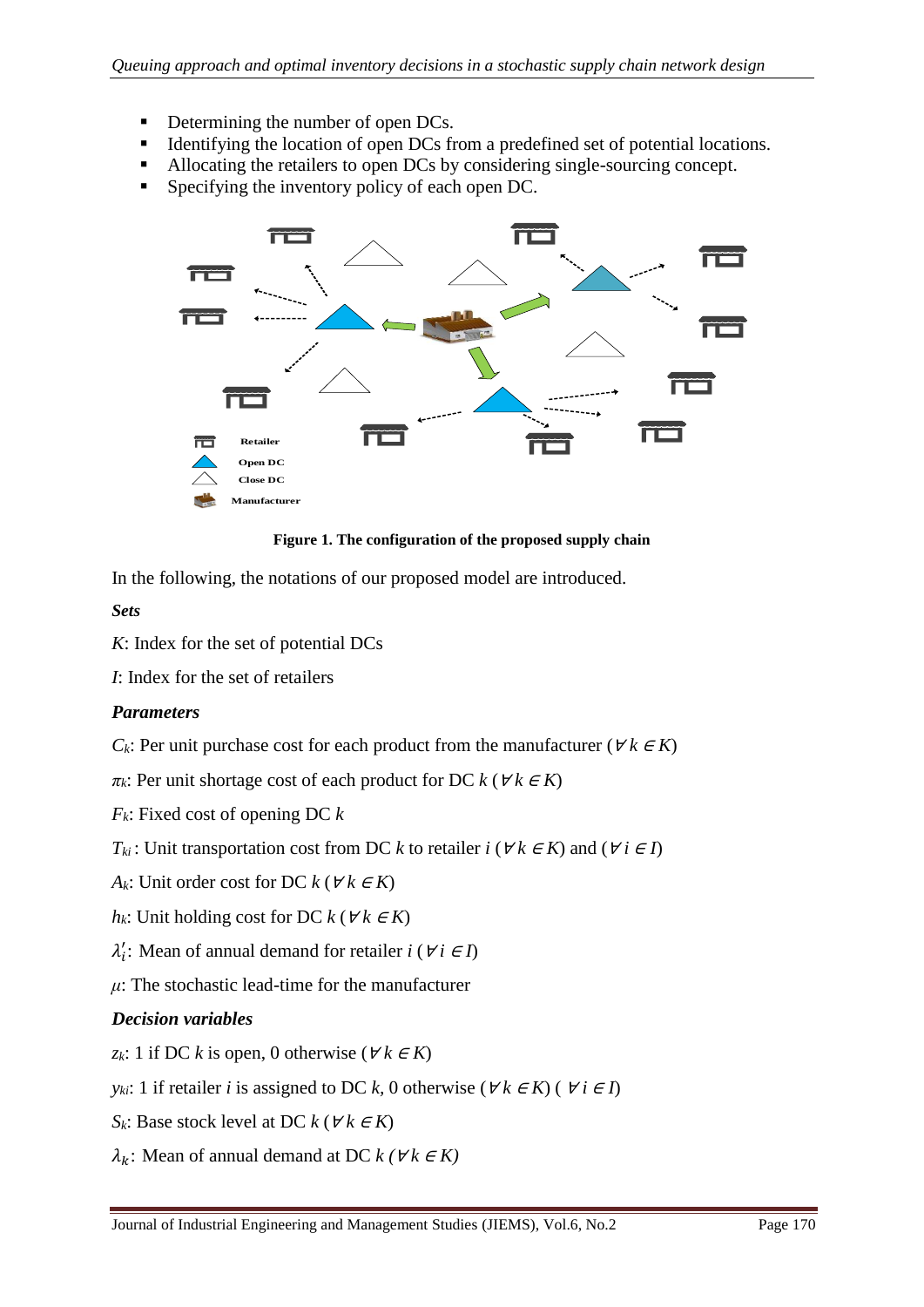OR<sub>k</sub>: The expected value of reorders at DC  $k$  ( $\forall k \in K$ )

 $MI_k$ : The expected inventory level at DC  $k$  ( $\forall k \in K$ )

SH<sub>K</sub>: The expected value of backlogged demands at DC  $k$  ( $\forall k \in K$ )

Using queuing approach in the proposed location-inventory model, the inventory policy has been characterized in sub-section 3.2.

#### **3.2. Inventory policy for each open DC**

To determine the inventory policy for each open DC, the number of reorders, the mean of inventory level and backlogged demands are obtained as follows.

Let assume  $X_k(t)$  denotes the level of inventory at time  $t \ge 0$  for DC *k*. The process  $\{X_k(t); t \ge 0\}$  is a Markov process on the state space  $\Phi_k = \{S_k, S_k -$ 1, … ,1,0, −1, −2, −3, … .}. Thus, the infinitesimal generator matrix is as Eq. (3.1).

$$
Q = \begin{bmatrix} \lambda_k & -\mu & & \\ -\lambda_k & \lambda_k + \mu & -\mu & \\ -\lambda_k & \lambda_k + \mu & -\mu & \cdots \\ \vdots & \ddots & \end{bmatrix} \tag{3.1}
$$

Also, let to consider that  $\pi = (\pi_{s_k}, \pi_{s_{k-1}}, \pi_{s_{k-2}}, \dots \pi_{j_k}, \dots)$  denotes the stationary probability vector for the state space components. Then, Eq. (3.2) must be satisfied by the stationary probability vector  $\pi$ .

$$
\pi Q = 0 \tag{3.2}
$$

Meanwhile, regarding to that  $\sum_{j_k \in \Phi_k} \pi_{j_k} = 1$ , the stationary probabilities can be computed by Eqs. (3.3) and (3.4).

$$
\pi_{j_k} = \left(1 - \frac{\lambda_k}{\mu}\right) \left(\frac{\lambda_k}{\mu}\right)^{S_k - j_k} \qquad j \le S_k - 1 \tag{3.3}
$$

$$
\pi_{S_k} = 1 - \frac{\lambda_k}{\mu} \tag{3.4}
$$

Given the (*S-1*, *S*) inventory policy and the shortage of demands are backlogged, the number of reorders can be obtained by Eq. (3.5).

$$
OR_k = \lambda_k \tag{3.5}
$$

The steady state of expected inventory level is determined by Eqs. (3.6) and (3.7).

$$
MI_{k} = \sum_{j=0}^{S_k} j \times \pi_{j_k},\tag{3.6}
$$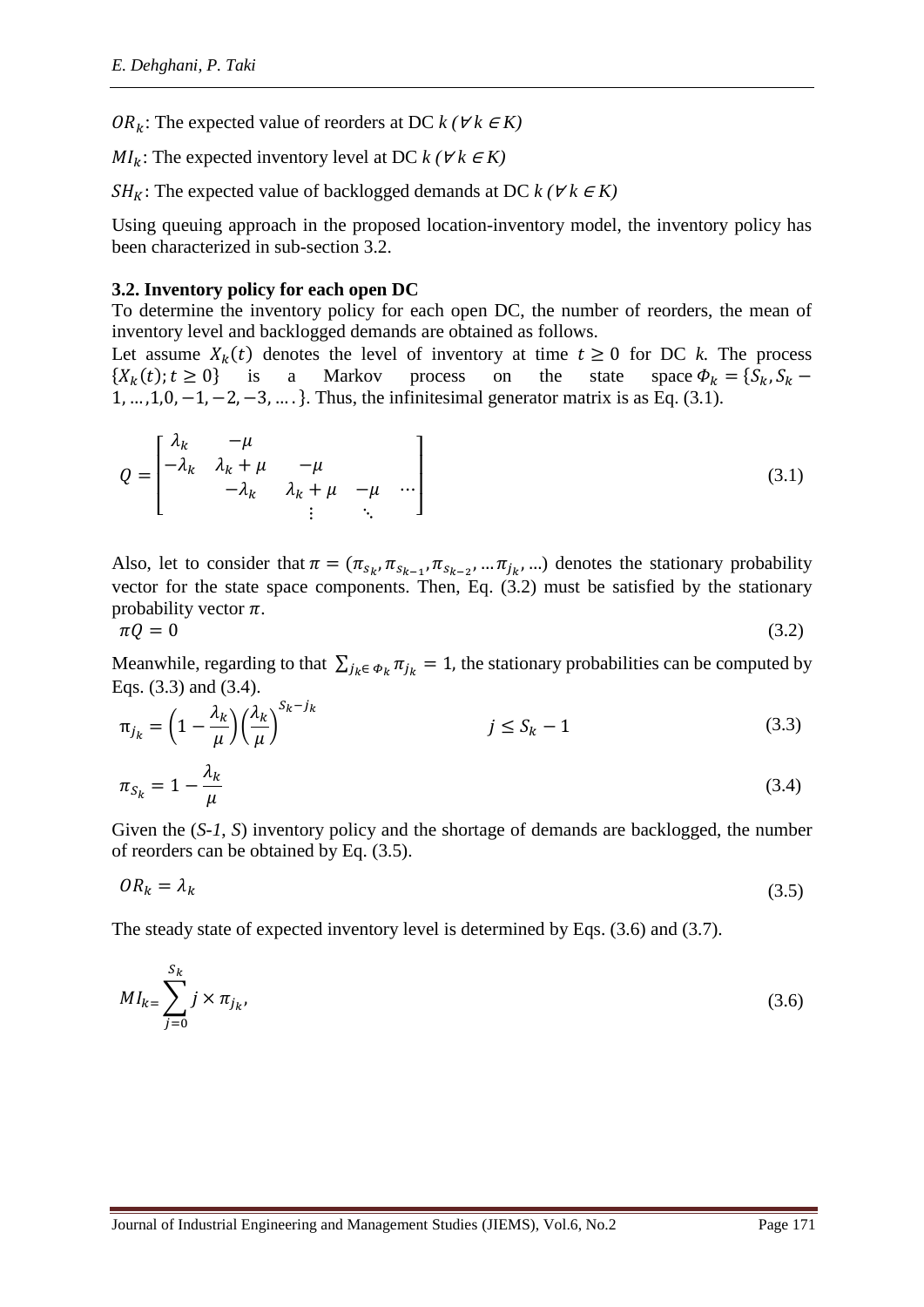$$
MI_k = \frac{(\lambda_k^{S_k+1} - \lambda_k \mu^{S_k} - \lambda_k S_k \mu^{S_k} + S_k \mu^{S_k+1}) \mu \left(\frac{\lambda_k}{\mu}\right)^{S_k} \left(-1 + \frac{\lambda_k}{\mu}\right)}{\lambda_k^{S_k} (\lambda_k - \mu)^2}
$$
(3.7)

Besides, the retailers may confront shortage when the level of inventory is zero or smaller. Thereupon, the value of expected backlogged demands in each open DC is given by Eq. (3.8).

$$
SH_K = \lambda_k \sum_{j_k \le 0} \pi_{j_k} = \lambda_k \left(\frac{\lambda_k}{\mu}\right)^{S_k}
$$
\n(3.8)

#### **3.3. Mathematical formulation**

According to the defined notations, our proposed location-inventory problem can be formulated as follows.

$$
Min = \sum_{k \in K} F_k z_k + \sum_{k \in K} \sum_{i \in I} T_{ki} y_{ki} \lambda'_i
$$
  
+ 
$$
\sum_k h_k z_k \left[ \frac{\mu \left(\frac{\lambda_k}{\mu}\right)^{S_k} \left(-1 + \frac{\lambda_k}{\mu}\right) \left(\lambda_k^{S_k+1} - \lambda_k \mu^{S_k} - \lambda_k S_k \mu^{S_k} + S_k \mu^{S_k+1}\right)}{\lambda_k^{S_k} (\lambda_k - \mu)^2} \right]
$$
(3.9)

$$
+\pi_k z_k \left[\lambda_k \left(\frac{\lambda_k}{\mu}\right)^{S_k}\right] + (A_k + C_k) z_k \lambda_k
$$
  

$$
\sum_k y_{ki} = 1 \qquad \forall i \in I
$$
 (3.10)

$$
y_{ki} \le z_k \qquad \qquad \forall i \in I, \forall k \in K \tag{3.11}
$$

$$
\sum \lambda_i' y_{ki} = \lambda_k \qquad \qquad \forall k \in K \tag{3.12}
$$

$$
\lambda_k^i \le \mu \qquad \forall k \in K
$$
\n
$$
y_{ki}, z_k \in \{0,1\} \qquad \forall k \in K
$$
\n
$$
S_k \in \{0,1,\dots\} \qquad \forall k \in K
$$
\n
$$
(3.13)
$$
\n
$$
\forall k \in K
$$
\n
$$
(3.14)
$$
\n
$$
\forall k \in K
$$
\n
$$
(3.15)
$$

The Eq. (3.9) as the objective function minimizes the costs. The first term computes the fixed cost of opening DCs. The second term shows the transportation cost from DCs to the retailers and the last term illustrates the expected inventory costs including holding, shortage, ordering and purchase costs.

Eq. (3.10) shows single-sourcing for retailers. Eq. (3.11) demonstrates the assignment constraint for DCs and retailers and provides the opening condition for DCs. Eq. (3.12) shows the demand rate of each DC which is obtained by the summation of demand rate of assigned retailers. Eq. (3.13) guarantees the stability of the inventory system to avoid the shortage. Eqs. (3.14) and (3.15) are binary and integer variables, respectively.

### **4. Solution Approach**

Our proposed model is defined as well-known capacitated facility location problems which are known as NP-hard problems [\(Mirchandani and Francis, 1990\)](#page-20-4). Therefore, exact solution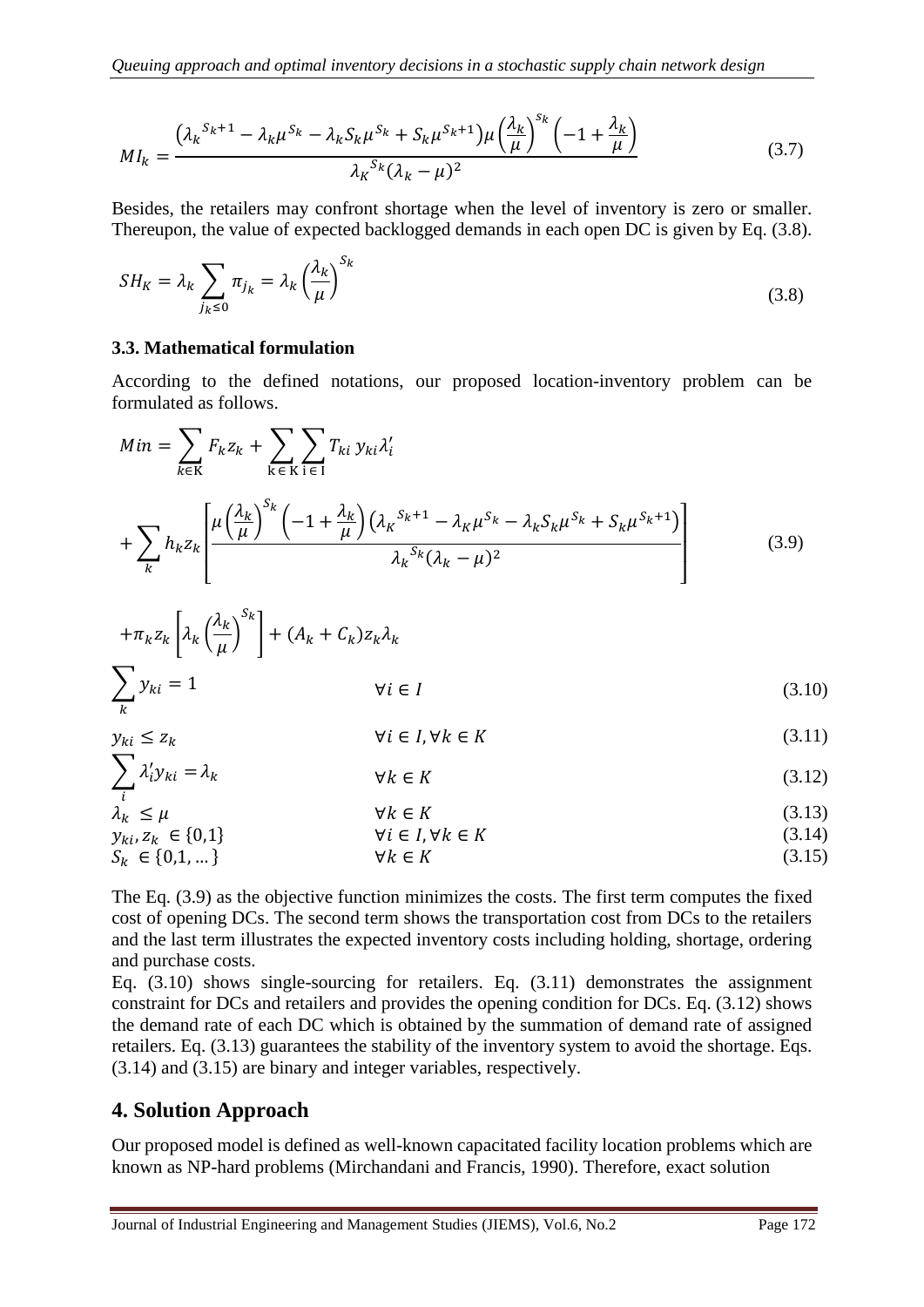methods are mainly inefficient to solve the proposed problem. Thus, to solve our model, two meta-heuristic algorithms which have been successfully used to tackle complex models in the literature of integrated location-inventory problems are implemented (e.g., [Ahmadi Javid and](#page-19-7)  [Azad \(2010\)](#page-19-7) and [Nekooghadirli et al. \(2014\)](#page-21-16)). Here, the convexity of the objective function is proved in Proposition 1 and then the optimal value of the base stock level is calculated as a closed-form expression in Proposition 2.

**Proposition 1.** *The objective function of our proposed model is strictly convex considering the base stock level variables are continues.*

**Proof.** The linear parts of the objective function are convex. Therefore, only the convexity of nonlinear parts of the objective function needs to be proved. The nonlinear parts are presented by Eq. (4.1).

$$
g(S_1, S_2, ..., S_n)
$$
  
= 
$$
\sum_{k} h_k z_k \left[ \frac{\mu \left(\frac{\lambda_k}{\mu}\right)^{S_k} \left(-1 + \frac{\lambda_k}{\mu}\right) \left(\lambda_k^{S_k+1} - \lambda_k \mu^{S_k} - \lambda_k S_k \mu^{S_k} + S_k \mu^{S_k+1}\right)}{\lambda_k^{S_k} (\lambda_k - \mu)^2} \right]
$$
(4.1)  
+  $\pi_k z_k \left[ \lambda_K \left(\frac{\lambda_k}{\mu}\right)^{S_k} \right]$ 

Eq. (4.2) shows the second derivative of *g*.

$$
\frac{d^2 g(S_1, S_2, ..., S_n)}{dS_k^2} \alpha_k = \lambda_k * \left(\frac{\lambda_k}{\mu}\right)^{S_k} * \pi_k * z_k * \log^2\left(\frac{\lambda_k}{\mu}\right) + \frac{h_k * z_k * \left(\frac{\lambda_k}{\mu}\right)^{S_k+1} * \log^2\left(\frac{\lambda_k}{\mu}\right)}{1 - \left(\frac{\lambda_k}{\mu}\right)}
$$
(4.2)

Since  $\frac{\lambda_k}{\lambda_k}$  $\frac{\alpha}{\mu}$  < 1 and the input parameters (i.e.,  $\pi_k$ ,  $h_k$ ) are non-negative,  $\alpha_k$   $k = 1,2,3...$ , *n* are greater than zero. In addition the Hessian matrix can be obtained as Eq. (4.3):

|  |               |  |  | $1\begin{bmatrix} \alpha_1 & 0 & 0 & 0 & 0 & 0 \end{bmatrix}$                                                        |
|--|---------------|--|--|----------------------------------------------------------------------------------------------------------------------|
|  |               |  |  | $2 \begin{bmatrix} 0 & \alpha_2 & \cdots & 0 & 0 & \vdots \end{bmatrix}$                                             |
|  |               |  |  |                                                                                                                      |
|  |               |  |  | $H = \frac{1}{k} \begin{bmatrix} 0 & \vdots & \ddots & 0 & 0 & 0 \\ 0 & 0 & 0 & \alpha_k & \cdots & 0 \end{bmatrix}$ |
|  |               |  |  | $\begin{bmatrix} 0 & 0 & 0 \end{bmatrix}$ : $\begin{bmatrix} 0 & 0 & 0 \end{bmatrix}$                                |
|  | $n \, l \, 0$ |  |  | 0 0 0 0 $\alpha_n$                                                                                                   |

Regarding to  $\alpha_k$   $k=1,2,3...$ , *n* are greater than zero, the aforementioned matrix is positivedefinite matrix. Accordingly, the objective function is strictly convex.  $\Box$ 

**Proposition 2.** For an open DC, the optimal value of the base stock level is equal to  $\begin{bmatrix} S_k^* \end{bmatrix}$  $\sigma$  $\left[\overline{S}_k^*\right]$  + 1*, where,*  $\left[\blacksquare\right]$  *operator [rounds](https://en.wikipedia.org/wiki/Rounding) a real number down to the previous integer. The closed-form for*  $S_k^*$  *is obtained from Eq. (4.4).*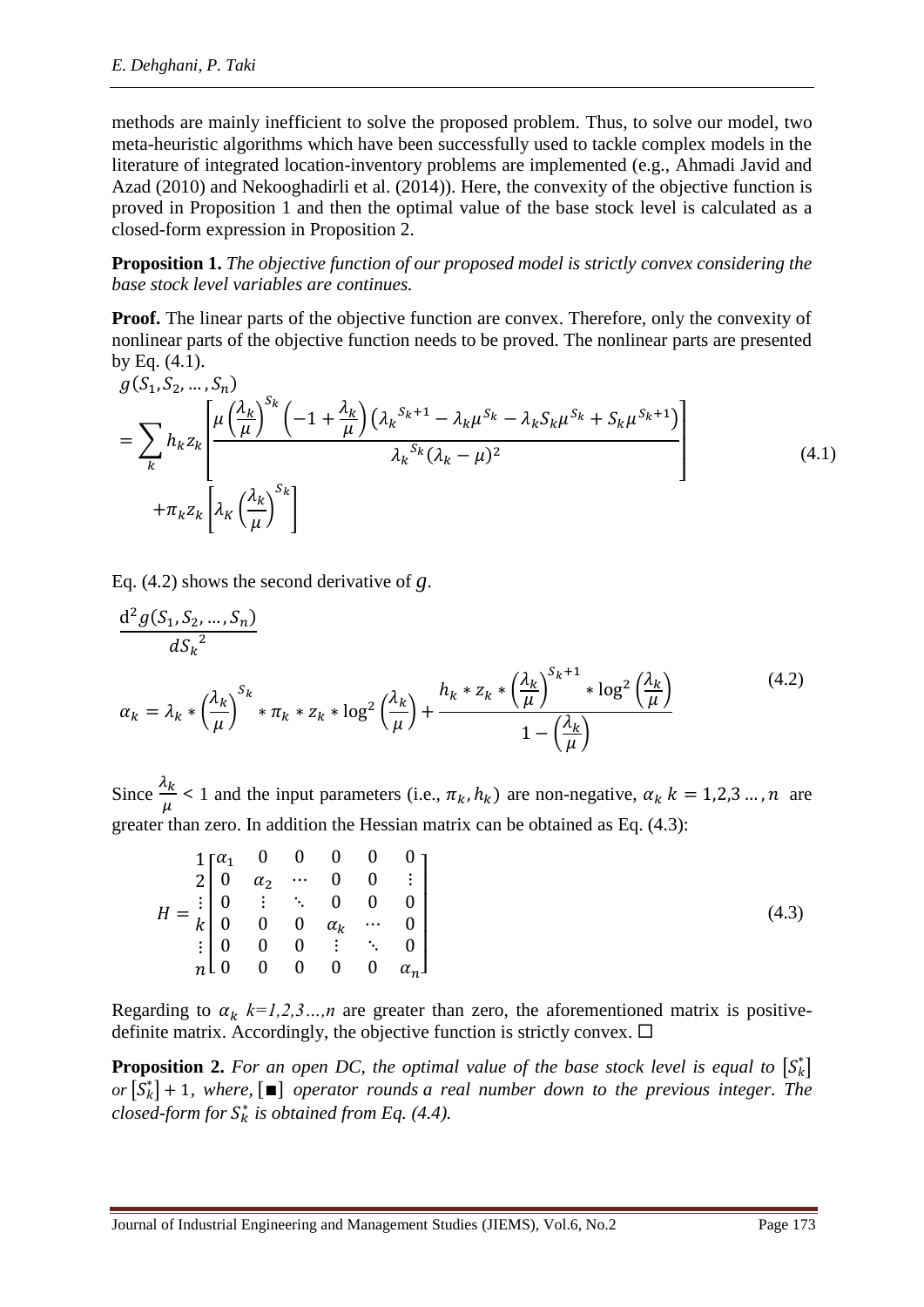$$
\log \left( \frac{-h_k}{\lambda_k * \pi_k * \log \left( \frac{\lambda_k}{\mu} \right) - \frac{h_j * \left( \frac{\lambda_k}{\mu} \right) * \log \left( \frac{\lambda_k}{\mu} \right)}{\left( \frac{\lambda_k}{\mu} \right) - 1} \right)}
$$
(4.4)  

$$
S_k^* = \frac{\log \left( \frac{\lambda_k}{\mu} \right)}{\log \left( \frac{\lambda_k}{\mu} \right)}
$$

**Proof.** Suppose that  $S_k$  is a continuous variable. Due to the convexity of the objective function (please refer to Proposition 1) the optimal value for the base stock level will be calculated by Eq. (4.5).

$$
\frac{\text{D }obj(S_1, S_2, \dots, S_n)}{dS_k} = 0 \tag{4.5}
$$

By replacing  $z_k$  with 1 for open DCs, Eq. (4.4) will be derived. Since the strictly convexity of the objective function (Proposition 1) and being integer the values of the base stock levels for open DCs (see Eq. (3.15)), the best value for the base stock levels can be equal to  $[S_k^*]$  or  $[S_k^*]$  +  $1. \Box$ 

### **4.1. The encoding schema and evaluation procedures**

As representation of the solution method for genotype space, the solutions of algorithms are encoded by arrays with the length of *n*, which *n* represents the number of retailers. Each cell of the array represents the corresponding DC that supplies the demands of related retailer. Figure 2 illustrates the encoding schema for the solving procedure. As it can be seen, DC 3 supplies the retailers 1 and 3 and DC 2 supplies the retailer 2.





Noteworthy, by determining this array, the location-allocation decisions (i.e., opened DCs and assignments of retailers) are specified. Therefore, we can obtain the pertaining fixed cost of locating DCs and the transportation cost from DCs to the retailers. Nonetheless, in order to obtain total costs for evaluating the solution in the proposed algorithms, it is required that inventory decisions of opened DCs are specified too. According to Proposition 2, the optimal inventory policy can be determine for open DCs and consequently we able to obtain the total costs in order to assess the corresponding solution in the proposed algorithms.

### **4.2. Simulated annealing**

Simulated annealing is one of the most famous meta-heuristic techniques that its original idea has been inspired from the annealing process of solids and it has been designed to reach a good solution, not necessarily optimum solution within a reasonable computational time. SA has been introduced by [Kirkpatrick et al. \(1983\)](#page-20-14) as a stochastic algorithm that escapes from local optima by accepting worse solutions with an acceptance probability with regard to freezing rule. The procedure of the algorithm can be implemented by the following steps.

1. Generate an initial solution and then determine the configuration of neighborhood generation.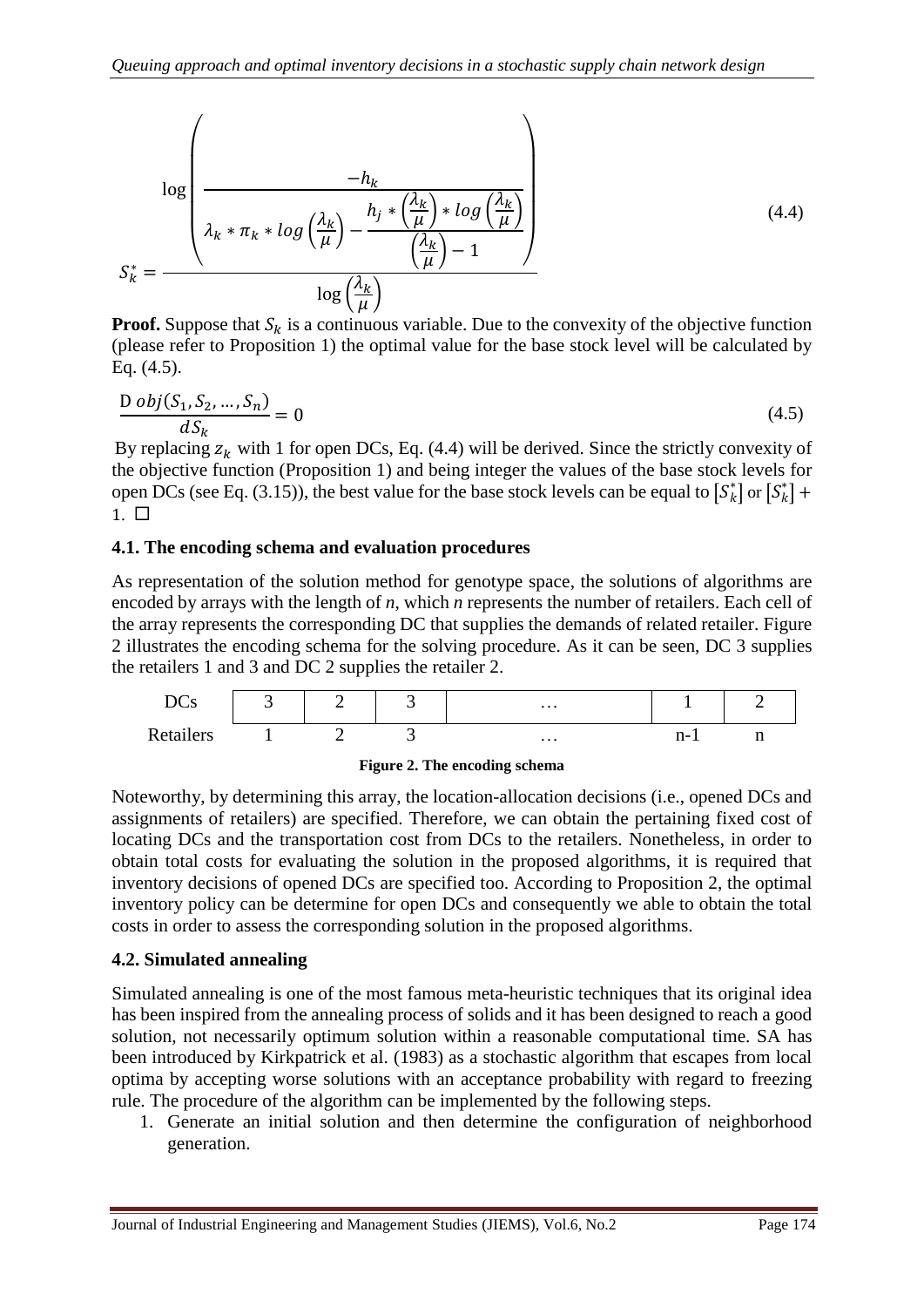2. Compare the values of the fitness functions of current solution  $E(c)$  and new neighborhood solution  $E(n)$ . New neighborhood solution  $E(n)$  will be accepted with better fitness function value or if  $E(n)$  is worse than  $E(c)$ , the neighbor solution will be

accepted due to the Boltzmann probability distribution  $e^{-\Delta E}$ , where *T* is the temperature of the current iteration.

- 3. Decrease the temperature *T* when the equilibrium process is met.
- 4. Terminate the algorithm when stopping criteria are satisfied.

In this paper, we have used two neighborhood structures. In the first structure, algorithm randomly selects one retailer and one DC (not necessarily to be open in current solution) and then it assigns them to each other. The second structure, the algorithm randomly selects two retailers and then it exchanges their DCs.

The algorithm stops due to different termination criteria such as reaching the minimum temperature, time limitation, no improvement during specific iterations, running algorithm for constant iteration and a set of above conditions. To solve the proposed model, we have considered a set of two conditions including no improvement during specific iterations and reaching the minimum temperature.

The parameters used in SA are defined as following.

| $NI_{SA-sub}$   | Maximum number of solutions with no improvement in the sub-loop  |
|-----------------|------------------------------------------------------------------|
| $NI_{SA-main}$  | Maximum number of solutions with no improvement in the main loop |
| $NI_{sub}$      | The counter for solutions with no improvement in the sub-loop    |
| $NI_{main}$     | The counter for solutions with no improvement in the main loop   |
| $SL_0$          | Initial solution                                                 |
| SL              | Current solution                                                 |
| SL <sup>2</sup> | Solution selected in the neighborhood of SL                      |
| $SL_{best}$     | <b>Best solution</b>                                             |
| Obj(SL)         | The objective function of solution SL                            |
| CR              | Cooling rate                                                     |
| $TM_0$          | Initial temperature                                              |
| $TM_f$          | Final temperature                                                |
| T <sub>M</sub>  | Current temperature                                              |

The pseudo-code of SA algorithm has been demonstrated in Figure 3.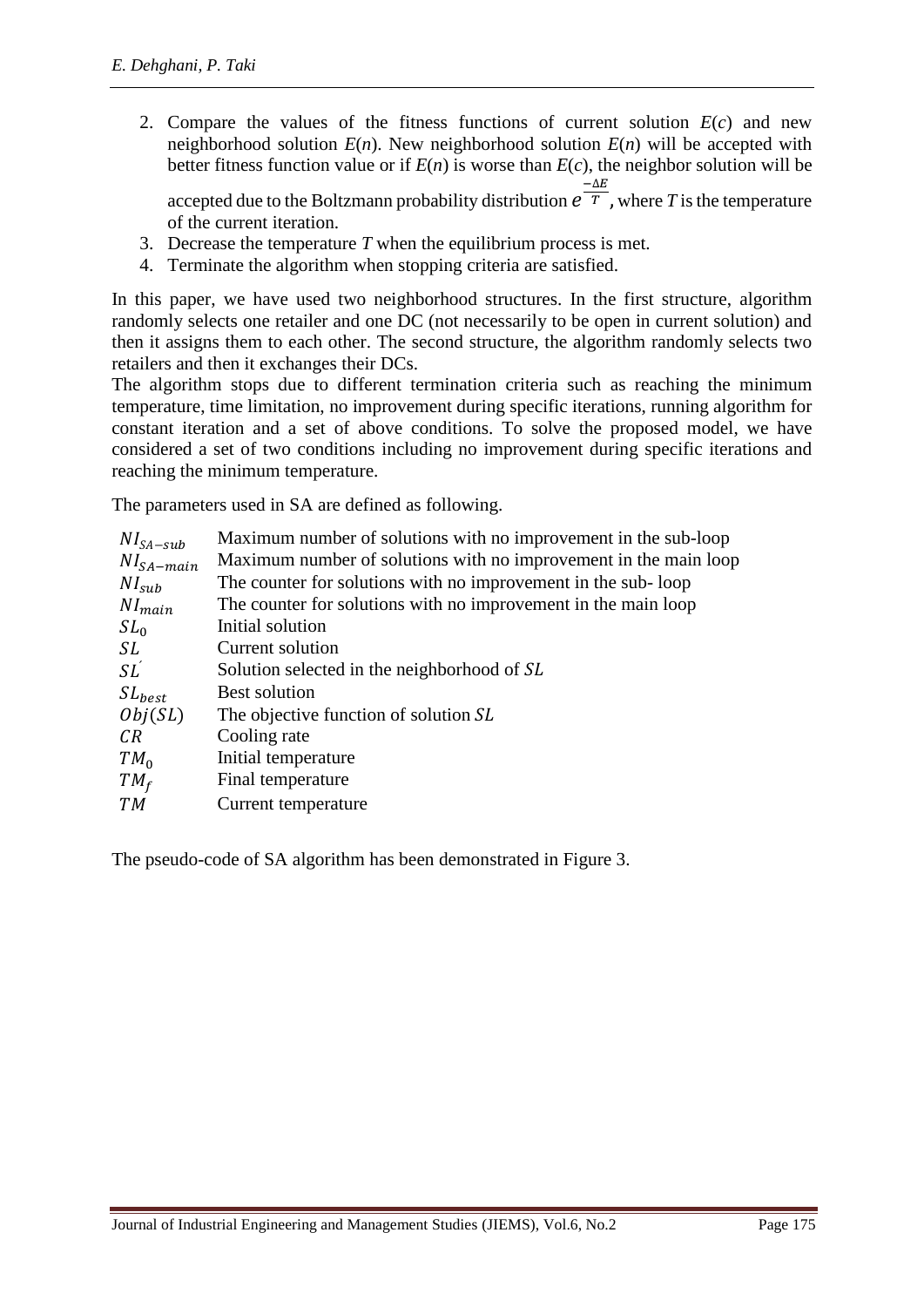```
\mathbf{Input:} \; TM_0, TM_f, NI_{SA-sub}, NI_{SA-main}, CR .
Generate SL_0 randomly
SL_{best} = SL_0, SL = SL_0, TM = TM_f, NI_{main} = 0While (NI_{main} \leq NI_{SA-mail} and TM \geq TM_f) do
   NI_{sub} = 0BL = FalseWhile (NI_{sub} \leq N I_{SA-sub}) do
          Generate SL' in the neighborhood of SL
          \Delta E = Obj(SL') - Obj(SL);If∆E ≤ 0 Then
               SL = SL'If Obj(SL) < Obj(SL_{best})Then
                    SL_{best} = SLNI_{sub} = 0BL = TrueElse
                    NI_{sub} = NI_{sub} + 1End if
             Else
              Generate ra \rightarrow uniform(0,1) randomly
                If ra < e^{\frac{-\Delta E}{T}}Then
                  SL = SL'End if
           End if
      End While
   TM = CR * TMIf BL = True then
         NI_{main} = 0Else
        NI_{main} = NI + 1End If
End While
```
**Figure 3. The pseudocode of SA algorithm**

### **4.3. Genetic Algorithm**

Similar to SA, GA is a stochastic global search method so that the emergence of this algorithm was investigated in 1960s by [Holland \(1975\)](#page-20-15). GA works based on the biological evolution behavior and reaches approximate optimal solutions after its main steps including parent selection, recombination, mutation and survivor selection. To select the individuals for next generation two methods can be taken into account. The first method is to eliminate all individuals in older generation and then, to exchange them with new individuals. The second one is to preserve some individuals in old generation with higher values of fitness function and then, to choose other individuals from the new generation.

In our problem, we have generated initial population randomly. DCs and retailers selected randomly will be linked to each other. To select the parents, roulette wheel selection rule (see, [Eiben and Smith \(2003\)](#page-20-16)) is used. Parents with better values of fitness function are selected to generate offspring.

In order to develop new individuals from existing ones, crossover and mutation operators have been implemented. The crossover operator is used to create new pairs of offspring by combining a pair of parents. In our problem, the tournament selection method and one point crossover is used (see, [Eiben and Smith \(2003\)](#page-20-16)). Mutation of each individual will be occurred due to the mutation probability  $P_m$ , and it will change the DC linked to a certain retailer. The probability of the mutation is calculated by Eq. (4.5).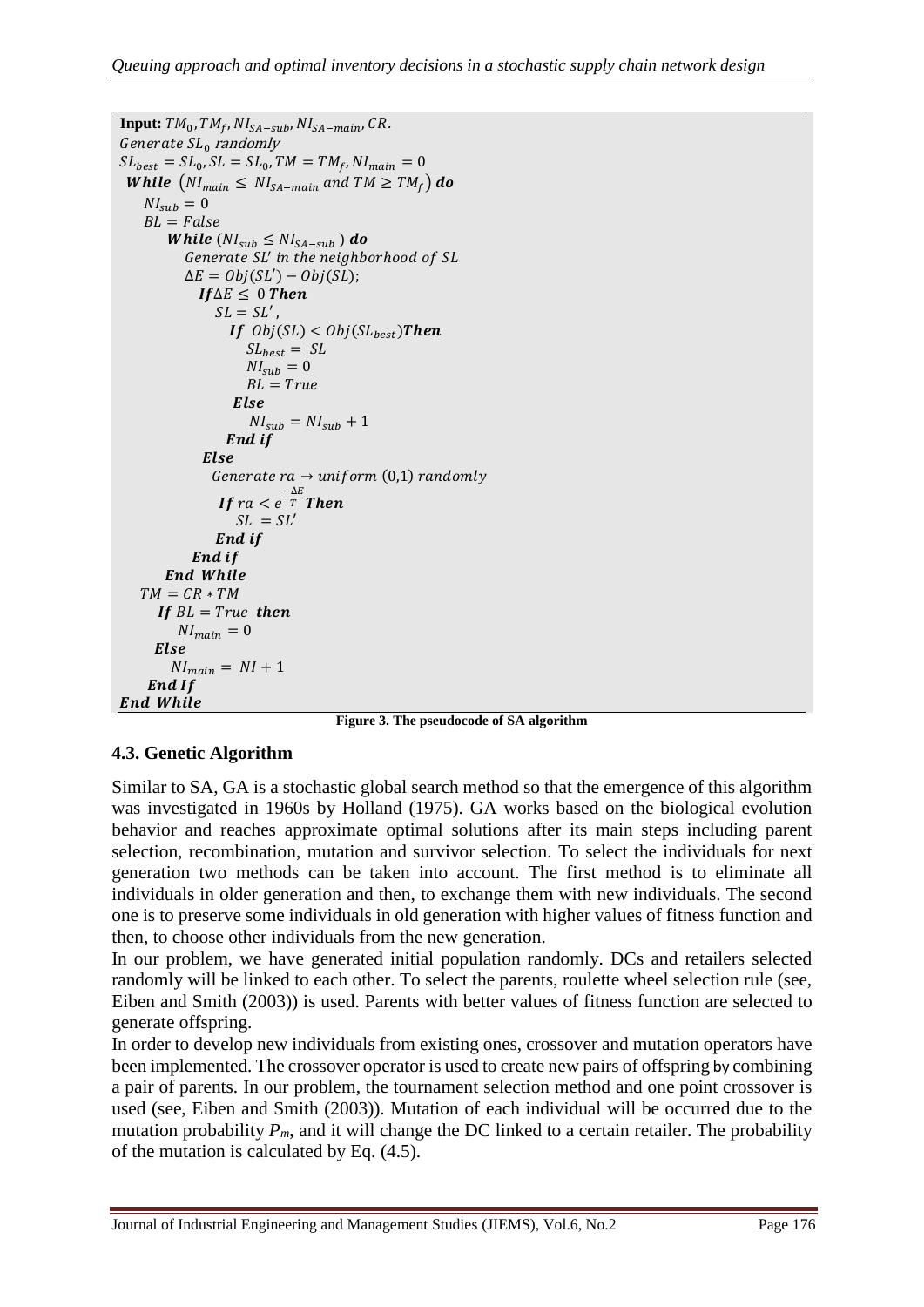$$
P_m = \frac{1}{\text{number of rectangles}} \tag{4.5}
$$

Survivor selection or replacement procedure will be performed by Elitism method (see, [Eiben](#page-20-16)  [and Smith \(2003\)](#page-20-16)). Finally, the algorithm will be terminated when no improvement in certain iterations occurs.

The following parameters are used for GA algorithm.

| NMor        | The number of members in the origin population   |
|-------------|--------------------------------------------------|
| NMch        | The number of members in the children population |
| NMmu        | The number of members in the mutation population |
| ST.         | Maximum number of solutions with no improvement  |
| ΝI          | The counter for solutions with no improvement    |
| $SL_{best}$ | <b>Best solution</b>                             |
| $SL_{ibe}$  | Best solution in each iteration                  |
| Obj(SL)     | The objective function of the solution SL        |
| $Pr_{Cr}$   | The probability of crossover                     |
| $Pr_{Mu}$   | The probability of mutation                      |

In this paper, three populations including origin, children and mutation are considered, where the numbers of their members are Npop, Nch and Nmu, respectively. Parameters Nch and Nmu are equal to  $2 \times \frac{Npop \times Pr_{Cr}}{2}$  $\left[\frac{1}{2}\right]$  and  $\left[Npop \times Pr_{Mu}\right]$  respectively, where  $\left[\bullet\right]$  rounds a real number down to the previous integer.

The pseudo-code of GA algorithm is illustrated in Figure 4.

**Input:**  $NMor$ ,  $Pr_{Cr}$ ,  $Pr_{Mu}$ ,  $ST$ .

Generate  $NMor$  solutions randomly to build the origin population. Evaluate candidate solutions of the origin population.

Find the best solution in the origin population. Name it  $SL_{best}$ .

 $NI = 0$ 

While  $(NI \leq ST)$  do

 $I = 1$ 

While 
$$
\left(I \leq \frac{NMch}{2}\right) \, do
$$

Select a pair of parents from the origin population and recombine them

recombine the selected parents and create offsprings

Insert the created offsprings in the children population

$$
I = I + 1
$$

End while

 $I = 1$ 

While  $(I \leq N Mmu)$  do

Select a parent from the origin population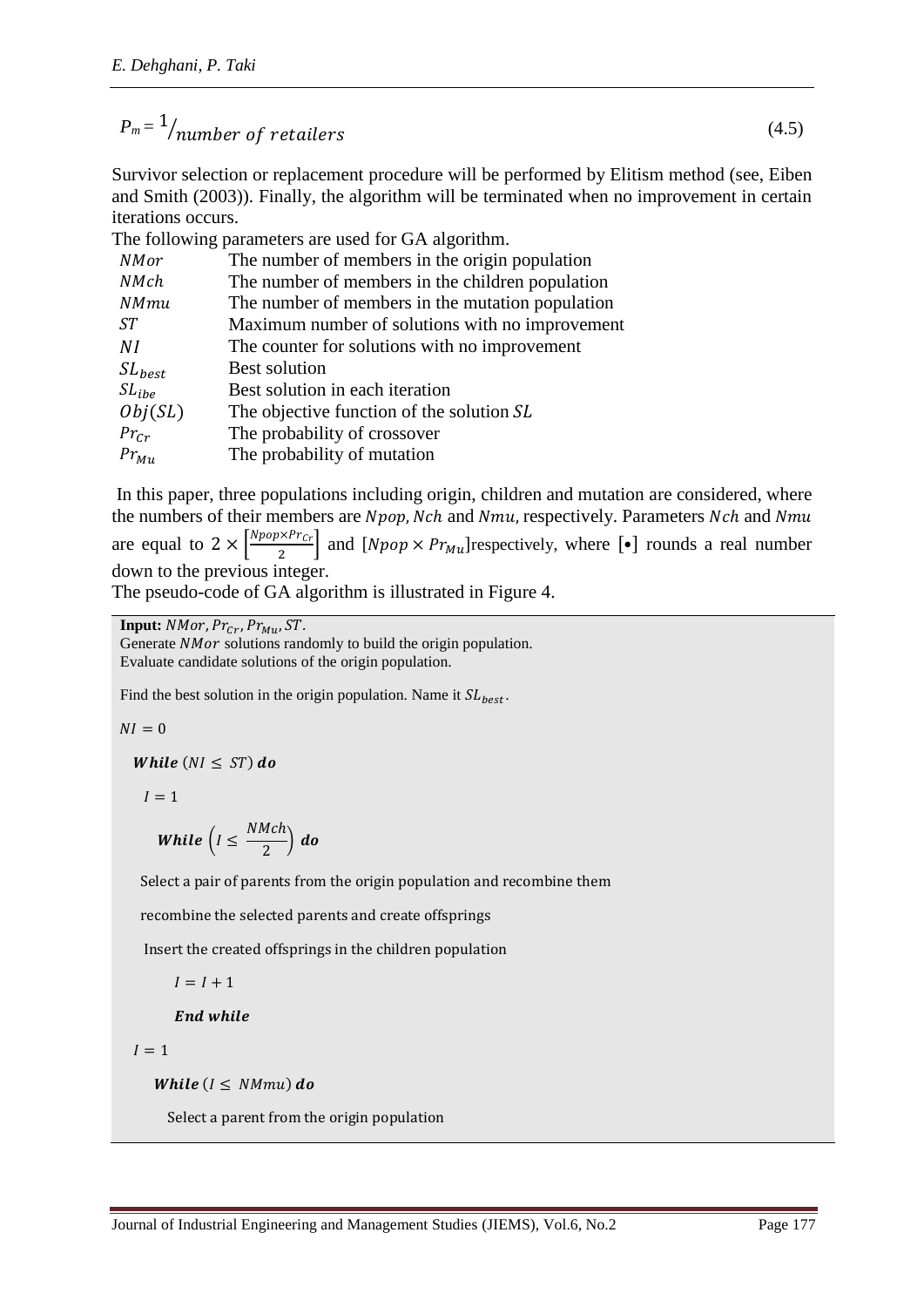Modify the selected parent Insert the modified parent in the mutation population  $I = I + 1$ **End while** Merge the origin, children and mutation populations and generate a new population. Evaluate solutions of the generated population. Find the best solution in the generated population. Name it  $SL<sub>ibe</sub>$ If  $Obj(SL_{ibe}) < Obj(SL_{Best})$  Then  $SL_{\text{Rest}} = SL_{\text{the}}$  $NI = 0$ Else  $NI = NI + 1$ End if **End While** 

**Figure 4. The Pseudocode of GA algorithm**

### **4.4. Parameter setting**

Parameter setting has significant impacts on the performance of the meta-heuristic algorithms. Therefore, we implement Taguchi method in order to tune the parameters of the proposed algorithms. Taguchi is a powerful method for robust parameter design which is based on reducing the effect of causes of variation and improving the quality of solutions. This method provides analysis of different parameters with no need of high amount of experiments. Taguchi takes advantages from two significant tools, the signal-to-noise ratio (S/NR) and orthogonal array (OA). S/NR is a measure that intends to mix information about the variance and the mean. Variety of response, i.e. the nominal or target value, is measured by S/NR under different noise conditions. By using S/NR, control factors that diminish variability are determined and then those control factors that move the mean to target with small or no effect on the S/NR will be specified. In Taguchi method, OA is implemented in order to evaluate the impact of many parameters on the performance of the algorithm in a compressed set of experiments. The suitable OA can be chosen by determining the number of parameters and the number of levels. Accordingly, first the concerning parameters are specified and then their levels of varying will be determined. The levels of a parameter usually consisting of the minimum, maximum, and current values can be determined by an in-depth knowing of the process. For each parameter, when the difference between the maximum and minimum is large, more levels need to test and as the range of a parameter is small, fewer values can be tested. For more detailed insights, interested readers can refer to [Taguchi et al. \(2000\)](#page-21-15).

In this research, four factors including  $TM_0$ , CR,  $NI_{SA-sub}$  and  $NI_{SA-main}$  are taken into account for SA and each factor are studied in three levels. Table 2 shows the levels for SA factors. Additionally, three factors including  $NMor$ ,  $Pr_{Cr}$  and ST are considered for GA that the concerning levels are given in Table 3. Using MINITAB 16, we have first created Taguchi designs for the solving algorithms and then the experiments are run based on the created designs. For both algorithms,  $L<sub>9</sub>$  OA have been chosen. Design factors for SA and GA are displayed in Tables 4 and 5, respectively. After analyzing the performed experiments by Taguchi method, the appropriate level of each factor can be obtained.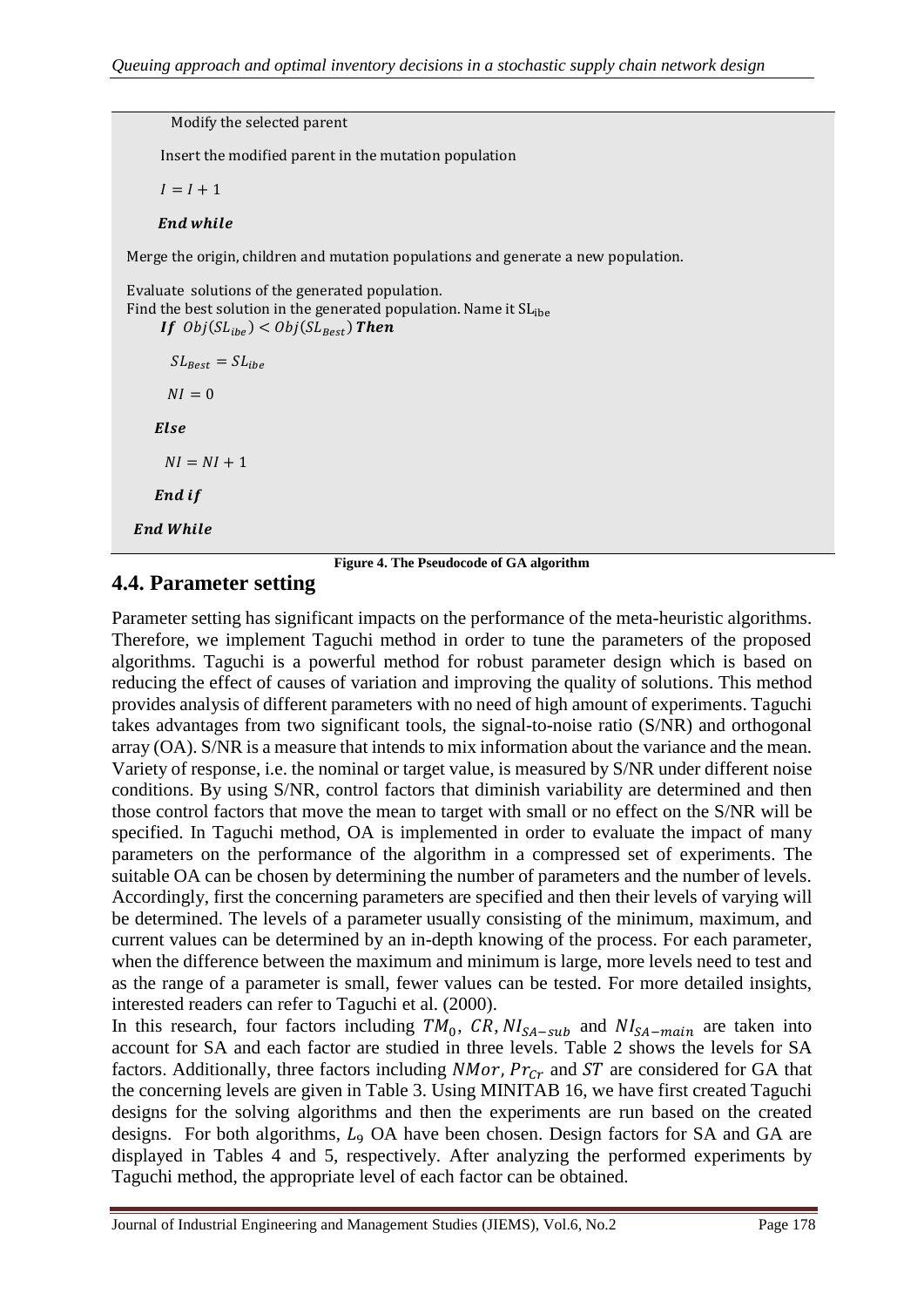Here, that level that increases the S/NR measure is selected. Figures 5 and 6 show the average S/NR for considered factors of algorithms. It can be observed that the best values for SA factors, i.e.  $TM_0$ , CR,  $NI_{SA-sub}$  and  $NI_{SA-main}$ , are 950, 0.95, 150 and 300, respectively. Besides, for GA the best values of *NMor*,  $Pr_{Cr}$  and  $ST$  are 140, 0.8 and 1000, respectively.

| Table 2. Levels of SA factors |        |      |               |                |  |  |  |  |
|-------------------------------|--------|------|---------------|----------------|--|--|--|--|
| Levels                        | $TM_0$ | СR   | $NI_{SA-sub}$ | $NI_{SA-main}$ |  |  |  |  |
| Level $1$ (low)               | 850    | 0.9  | 50            | 100            |  |  |  |  |
| Level 2 (medium)              | 950    | 0.95 | 100           | 200            |  |  |  |  |
| Level 3 (large)               | 1050   | 0.99 | 150           | 300            |  |  |  |  |

| <b>Table 3. Levels of GA factors</b> |             |           |           |  |  |  |  |  |
|--------------------------------------|-------------|-----------|-----------|--|--|--|--|--|
| Levels                               | <b>NMor</b> | $Pr_{cr}$ | <i>ST</i> |  |  |  |  |  |
| Level $1$ (low)                      | 100         | 0.6       | 300       |  |  |  |  |  |
| Level 2 (medium)                     | 120         | 0.7       | 750       |  |  |  |  |  |
| Level 3 (large)                      | 140         | 0.8       | 1000      |  |  |  |  |  |

| Table 4. Taguchi designs for SA |        |      |                           |                            |  |  |  |  |  |
|---------------------------------|--------|------|---------------------------|----------------------------|--|--|--|--|--|
| Design                          | $TM_0$ | CR   | $NI_{\underline{SA-sub}}$ | $NI_{\underline{SA-main}}$ |  |  |  |  |  |
|                                 | 850    | 0.9  | 50                        | 100                        |  |  |  |  |  |
|                                 | 850    | 0.95 | 100                       | 200                        |  |  |  |  |  |
|                                 | 850    | 0.99 | 150                       | 300                        |  |  |  |  |  |
|                                 | 950    | 0.9  | 100                       | 300                        |  |  |  |  |  |
|                                 | 950    | 0.95 | 150                       | 100                        |  |  |  |  |  |
| 6                               | 950    | 0.99 | 50                        | 200                        |  |  |  |  |  |
|                                 | 1050   | 0.9  | 150                       | 200                        |  |  |  |  |  |
| 8                               | 1050   | 0.95 | 50                        | 300                        |  |  |  |  |  |
|                                 | 1050   | 0.99 | 100                       | 100                        |  |  |  |  |  |

| Table 5. Taguchi designs for GA |  |  |  |
|---------------------------------|--|--|--|
|---------------------------------|--|--|--|

| Design | ິ<br><b>NMor</b> | ັ<br>$Pr_{Cr}$ | ST   |
|--------|------------------|----------------|------|
|        | 100              | 0.6            | 800  |
|        | 100              | 0.7            | 900  |
|        | 100              | 0.8            | 1000 |
|        | 120              | 0.6            | 900  |
|        | 120              | 0.7            | 1000 |
| O      | 120              | 0.8            | 800  |
|        | 140              | 0.6            | 1000 |
| 8      | 140              | 0.7            | 800  |
|        | 140              | 0.8            | 900  |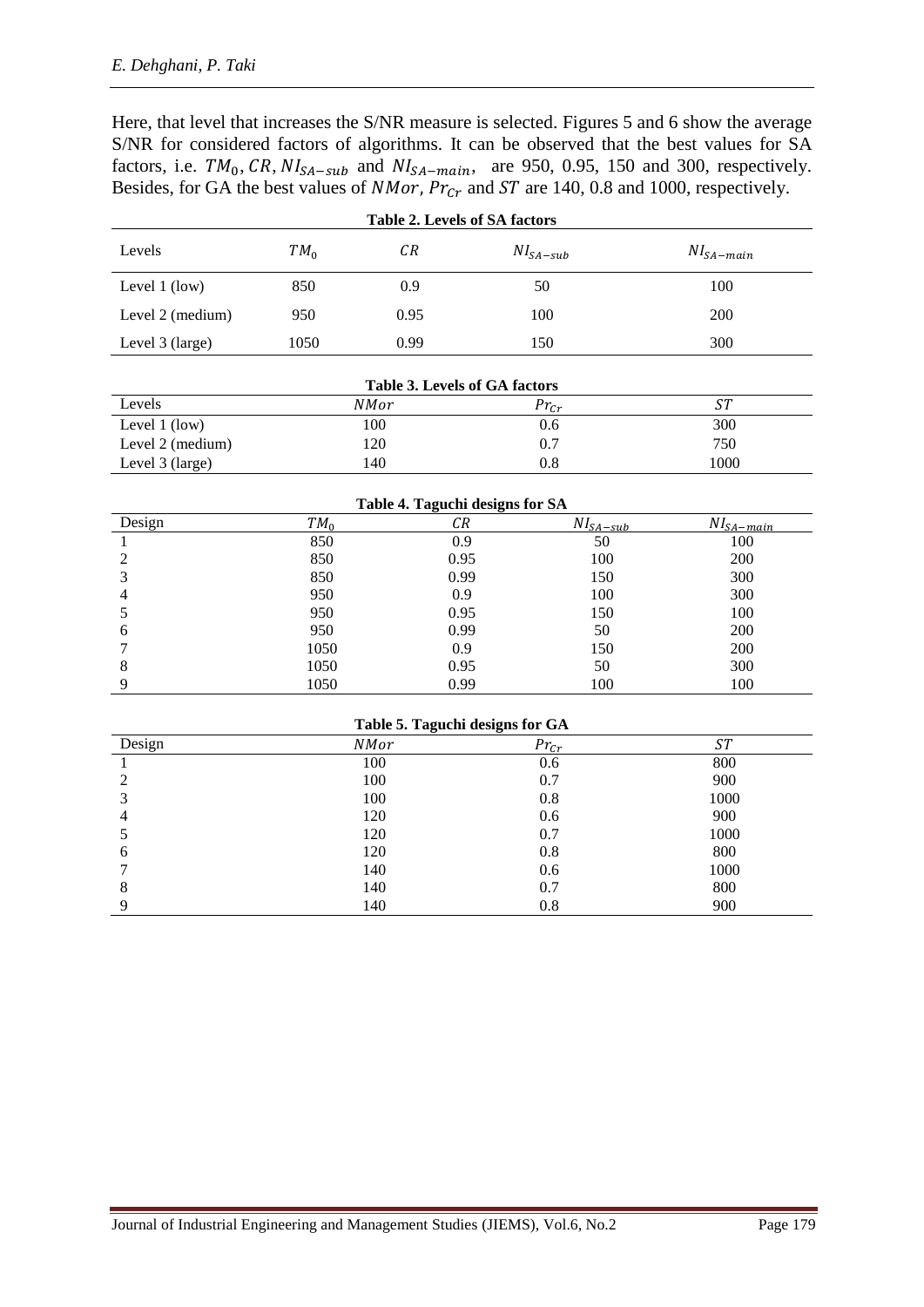



**Figure 5. S/NR ratio plot for SA factors**

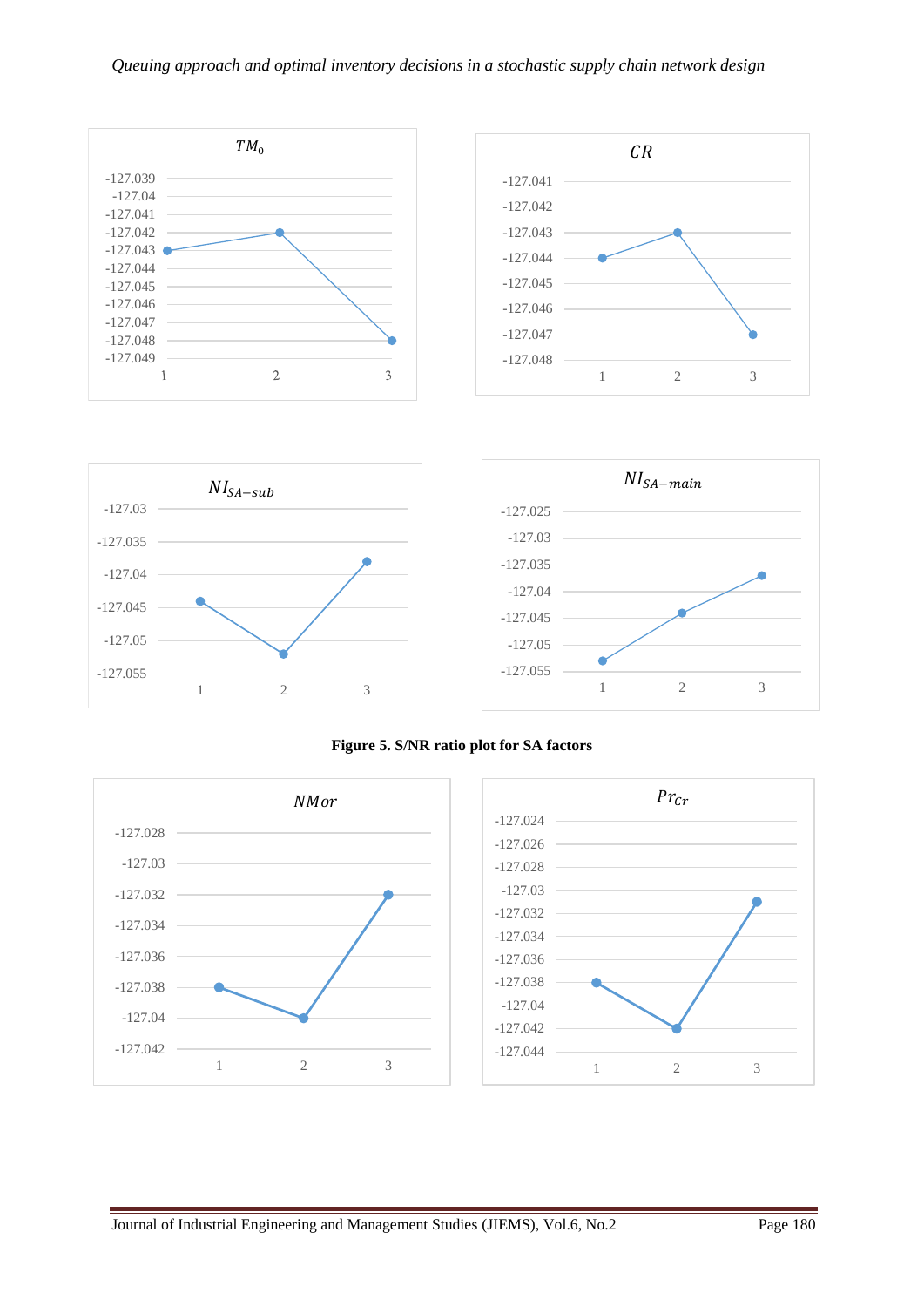

**Figure 6. S/NR ratio plot for GA factors**

## **5. Computational Results**

In this section, the performance of proposed model and meta-heuristic algorithms are evaluated in terms of the quality of the solutions and computation time for the numerical experiments. Therefore, both solving algorithms are coded in Java programming language and they are run on an Intel<sup>(R) (TM)</sup> 2.50Hz CPU with 4G memory. The parameters of the model have been generated randomly and they are illustrated in Table 6. We generated three sizes test problems consisting of small, medium and large sizes. In small instances, the performance of the solving algorithms has been compared with General Algebraic Modeling System (GAMS) – version 24.1 - where the BARON solver has been implemented. The obtained results such as objective function, CPU Time and gaps between the algorithms and GAMS are reported in Table 7. The gap is calculated using Eq. (5.1).

$$
Gap(\%) = \frac{obj_{GS} - obj_{PA}}{obj_{GS}} \times 100
$$
\n
$$
\tag{5.1}
$$

Where,  $obj_{GS}$  and  $obj_{PA}$  are the value of objective functions obtained by GAMS and the related meta-heuristic algorithm, respectively. In other words,  $Gap<sub>1</sub>$  and  $Gap<sub>2</sub>$  are the representatives of GA and SA, respectively. For instances 1 and 2, we have observed that SA and GA are able to obtain same solutions with those obtained by GAMS within a reasonable time. Likewise, our algorithms find the better solutions for instances 4 and 5 with considerably less time than the BARON's run time. Thus, it can be concluded that the solving algorithms perform better than GAMS solver. The algorithms have been run for medium and large instances and the results including the values of objective function, CPU time and the gap are shown in Table 8. The gap of solving algorithms is calculated according to Eq. (5.2).

$$
Gap(\%) = \frac{obj_{GA} - obj_{SA}}{obj_{GA}} \times 100
$$
\n
$$
\tag{5.2}
$$

Where,  $obj_{GA}$  and  $obj_{SA}$  are the value of objective functions for GA and SA, respectively. As the numerical example shows, the quality of solutions of GA is better than those ones obtained by SA, where the maximum gap is 0.853%. On the other hand, in term of elapsed times, SA performs better. Furthermore, elapsed times for both proposed algorithms are increased by increasing the sizes of instances, as expected.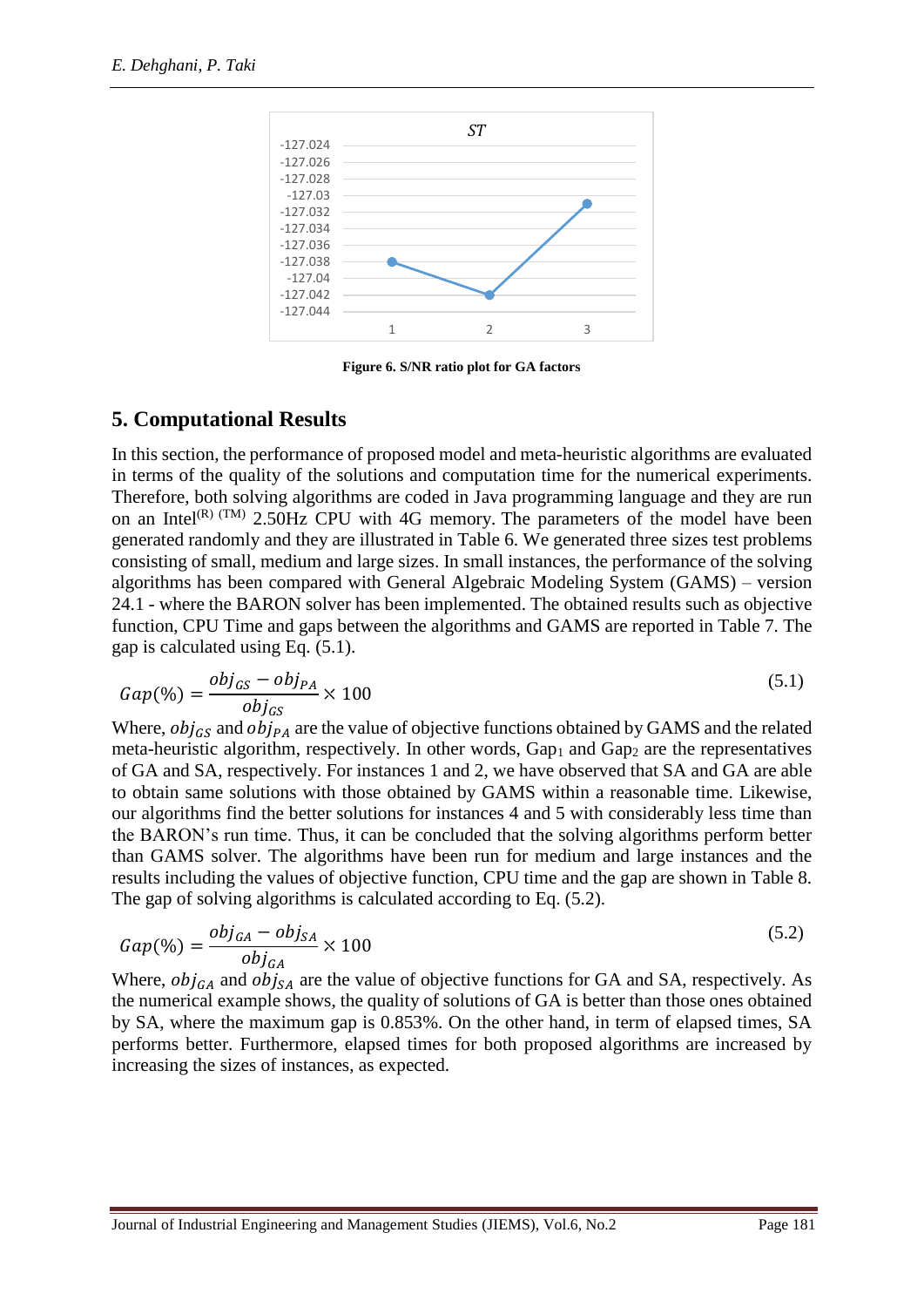| Table 6. The values of the parameters. |          |          |          |           |              |            |            |  |  |  |
|----------------------------------------|----------|----------|----------|-----------|--------------|------------|------------|--|--|--|
| Parameter                              |          | $H_k$    | пı       | $\pi_{k}$ |              |            | $1$ ki     |  |  |  |
| Range                                  | U[35,60] | U[5, 15] | U[25,40] | U[65,90]  | U[4500,6500] | U[550,700] | $[15\,25]$ |  |  |  |

|       |                |                  |             |              |       |                              |                 | Table 7. Computational results for small instances. |                  |                         |                         |              |
|-------|----------------|------------------|-------------|--------------|-------|------------------------------|-----------------|-----------------------------------------------------|------------------|-------------------------|-------------------------|--------------|
| NO.   | #              | #                | <b>GAMS</b> |              |       | <b>GA</b>                    |                 | <b>SA</b>                                           |                  |                         |                         |              |
|       | Retailer       | Potential<br>DCs | Cost(S)     | CPU<br>(Sec) | Time  | $Cost(\text{$\mathcal{S}$})$ | $CPU$ Time(Sec) | $Cost(\$\)$                                         | CPU<br>Time(Sec) | Gap <sub>1</sub><br>(%) | Gap <sub>2</sub><br>(%) |              |
|       |                | 4                | 2           | 182644       | 1041  |                              | 182644          | 0.037                                               | 182644           | 0.023                   | $\overline{0}$          | $\mathbf{0}$ |
|       | $\overline{c}$ | 10               | 4           | 476768       | 3461  |                              | 476768          | 0.094                                               | 476768           | 0.039                   | $\overline{0}$          | $\mathbf{0}$ |
| Small | 3              | 15               | 6           | 672898       | 8751  |                              | 672652          | 0.152                                               | 672659           | 0.039                   | 0.036                   | 0.035        |
|       | 4              | 20               | 8           | 859999       | 11432 |                              | 858623          | 0.179                                               | 858651           | 0.065                   | 0.160                   | 0.156        |

#### **Table 8. Computational results for medium and large instances.**

|        |     |               |                       |             | GA               |                     |             | <b>SA</b>            |                               |                    |
|--------|-----|---------------|-----------------------|-------------|------------------|---------------------|-------------|----------------------|-------------------------------|--------------------|
|        | NO. | #<br>Retailer | #<br>Potential<br>DCs | $Cost(\$\)$ | CPU<br>Time(Sec) | Gap GA-<br>GAMS (%) | $Cost(\$))$ | CPU<br>Time<br>(Sec) | Gap SA-<br><b>GAMS</b><br>(%) | Gap GA-<br>SA $(%$ |
|        | 5   | 25            | 10                    | 1069945     | 1.176            | 0.345               | 1069945     | 2.34                 | 0.345                         | 0.0                |
|        | 6   | 35            | 12                    | 1529056     | 1.323            | 0.384               | 1530294     | 2.868                | 0.303                         | $-0.081$           |
| Medium | 7   | 45            | 15                    | 1910099     | 1.528            | 0.551               | 1912923     | 4.99                 | 0.404                         | $-0.148$           |
|        | 8   | 55            | 17                    | 2246673     | 2.562            | 0.592               | 2249941     | 6.15                 | 0.447                         | $-0.145$           |
|        | 9   | 70            | 19                    | 2932897     | 3.443            | 0.660               | 2949496     | 12.59                | 0.098                         | $-0.566$           |
|        | 10  | 80            | 21                    | 3194120     | 13.37            | 1.224               | 3197255     | 12.26                | 1.127                         | $-0.098$           |
|        | 11  | 95            | 28                    | 3671902     | 21.96            | 1.551               | 3684850     | 16.09                | 1.204                         | $-0.353$           |
| Large  | 12  | 100           | 35                    | 4067175     | 25.99            | 1.990               | 4073398     | 25.34                | 1.840                         | $-0.153$           |
|        | 13  | 110           | 40                    | 4255463     | 36.625           | 2.045               | 4258169     | 27.543               | 1.983                         | $-0.063$           |
|        | 14  | 140           | 45                    | 5548268     | 51.12            | 2.511               | 5586842     | 30.215               | 1.833                         | $-0.695$           |
|        | 15  | 150           | 50                    | 5833398     | 85.43            | 3.192               | 5852301     | 35.01                | 2.878                         | $-0.324$           |

### **5.1. Sensitivity analysis**

In this section, the impact of parameters on the number of open DCs, the objective function and the base stock level is investigated.

### **5.1.1. The number of open DCs**

The effects of the value changing of  $\mu$  on the number of open DCs and the objective function for two data sets, 10×25 and 21×80 (*n×m* means that the test problems include *n* potential DCs and *m* retailers), are investigated and the results are reported in Table 9. It can be inferred from Table 9 that the more the value of  $\mu$  increases, the more the number of open DCs decreases. Because by increasing the value of  $\mu$ , the expected lead-time decreases and consequently the manufacturers can provide the ordered products for open DCs in a shorter time. Thus, the shortages of each open DC decreases and more demands can be met. Therefore, the SC tends to reduce the number of open DCs in order to decrease the annual fixed cost of locating DCs. Also, it can be observed that the more the value of  $\mu$  increases, the more the objective function decreases. This fact is consistent to the findings of [Sadjadi et al. \(2016\)](#page-21-1). Table 10 shows the impacts of the demand rates on the number of open DCs and the value of the objective function.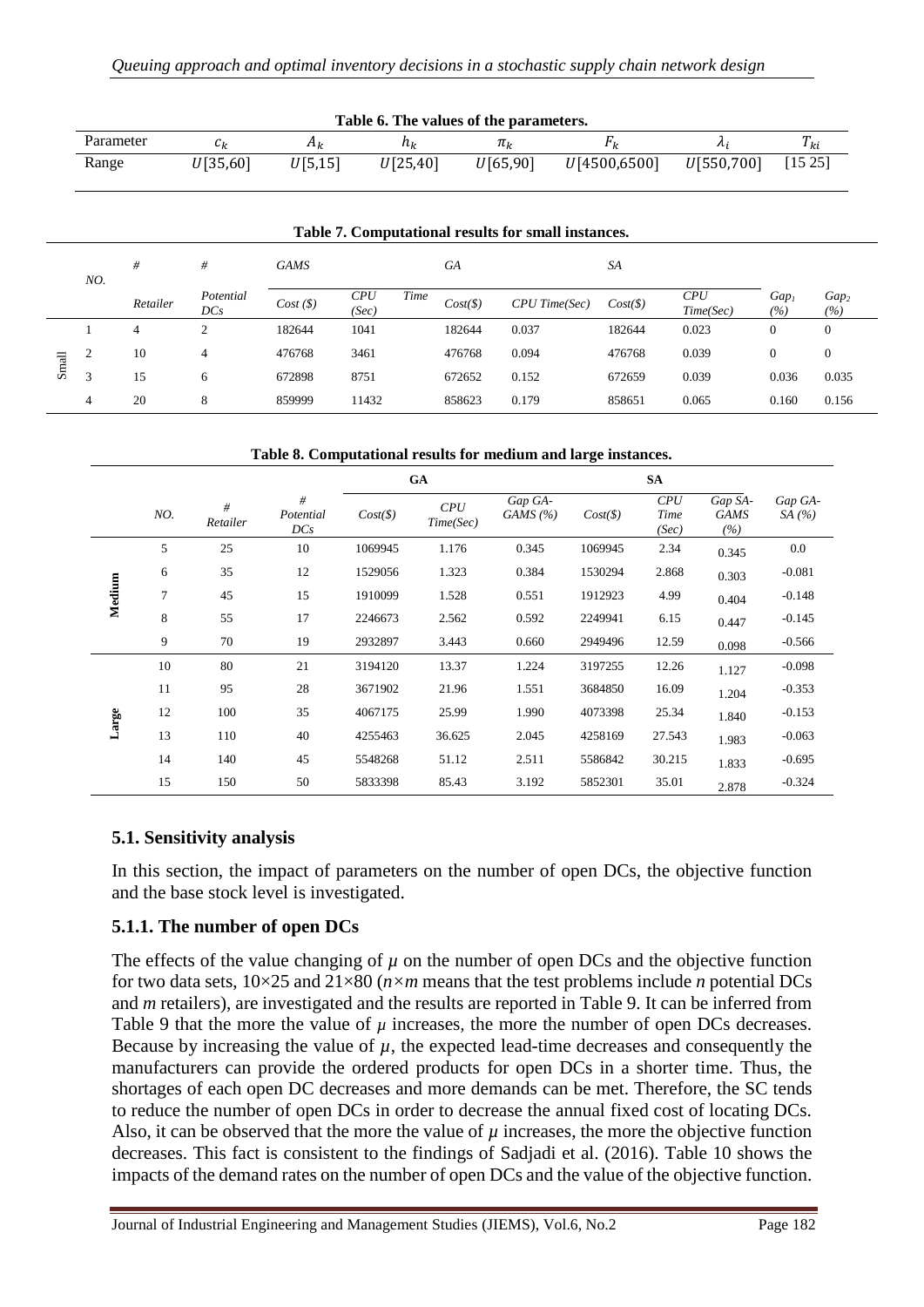It can be concluded from Table 10 that the more the demand rates of retailers increases*,* the more open DCs to meet the demands needs in order to decrease the shortage cost. Furthermore, increasing the values of demand rates enlarges the total costs of SC including the fixed cost of locating DCs, the transportation cost from DCs to retailers and the annual inventory costs.

| Table 2. The effects of the value changing of $\mu$ on the humber of open DCs and the objective function. |                                            |             |              |                                         |  |  |  |
|-----------------------------------------------------------------------------------------------------------|--------------------------------------------|-------------|--------------|-----------------------------------------|--|--|--|
|                                                                                                           | Test problems with 10 potential DCs and 25 |             |              | Test problems with 21 potential DCs and |  |  |  |
|                                                                                                           | retailers                                  |             | 80 retailers |                                         |  |  |  |
| The value of $\mu$                                                                                        | $#$ open DCs                               | $Cost(\$))$ | $#$ open DCs | $Cost(\$))$                             |  |  |  |
| 2000                                                                                                      |                                            | 1135738     |              | 3678297                                 |  |  |  |
| 3000                                                                                                      |                                            | 1089615     | 18           | 3470915                                 |  |  |  |
| 4000                                                                                                      |                                            | 1079730     | 16           | 3322724                                 |  |  |  |
| 5000                                                                                                      |                                            | 1069991     | 16           | 3196149                                 |  |  |  |
| 6000                                                                                                      |                                            | 1065491     | 16           | 3084758                                 |  |  |  |

| Table 9. The effects of the value changing of $\mu$ on the number of open DCs and the objective function. |  |  |
|-----------------------------------------------------------------------------------------------------------|--|--|
|-----------------------------------------------------------------------------------------------------------|--|--|

| Table 10. The effects of demand rates on the number of open DCs and the objective function. |  |  |
|---------------------------------------------------------------------------------------------|--|--|
|                                                                                             |  |  |

|                              | Test problem with 10 potential DCs<br>and 25 retailers |             | Test problem with 21 potential DCs<br>and 80 retailers |             |
|------------------------------|--------------------------------------------------------|-------------|--------------------------------------------------------|-------------|
| The mean of annual<br>demand | $#$ open DCs                                           | $Cost(\$))$ | $#$ open DCs                                           | $Cost(\$))$ |
| 2000                         | 4                                                      | 701792.8    |                                                        | 1214401     |
| 3000                         | 6                                                      | 1049009     |                                                        | 2474990     |
| 4000                         | 6                                                      | 1396694     | 13                                                     | 3777726     |
| 5000                         |                                                        | 1748224     | 15                                                     | 5101892     |
| 6000                         |                                                        | 2107352     | 21                                                     | 6480549     |

#### **5.1.2. Base stock**

In his research, we have obtained the optimal quantity of base stock level. Here, we have surveyed the impacts of service rate and demand rate on the base stock level. For this sake, we have assumed *h*=30,  $\pi$  =75,  $\lambda$  =445 and  $\mu$ =610. The relationship between the demand rate and base stock level is pictured by Figure 8. It can be concluded from Figure 8 that the more the demand rates of retailers increase*,* the more the base stock level enlarges. Its reason is due to increasing the probability of shortage and the value of demand rate and consequently the base stock level will enlarge in order to reduce the impact of confronting with shortages.



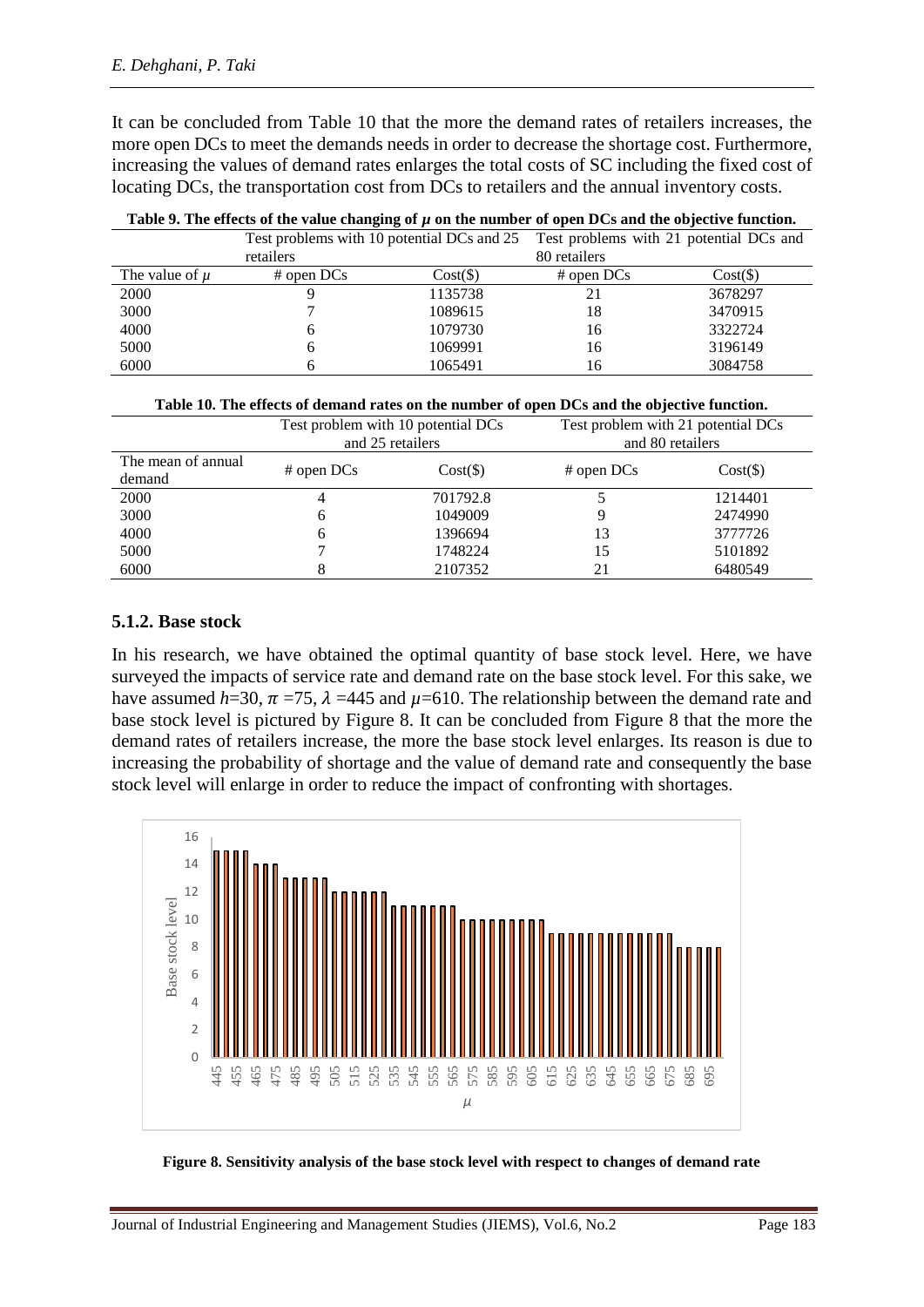## **6. Conclusion and Future Research**

In this paper, a multi-echelon stochastic SC network design problem in order to minimize the total expected location, inventory and transportation costs was investigated. To bring more reality to the proposed model, the demand and lead-time were assumed to be hemmed in by uncertainty. In an attempt to tackle the proposed supply chain network design problem, a twophase approach based on queuing and optimization models was devised. Exploiting the queuing approach, the first phase captured the inherent uncertainty of parameters. In the second phase, a mixed-integer nonlinear model was employed to formulate the proposed supply chain network design problem. As such, in the light of the concerned problem was NP-hard, two meta-heuristic algorithms were devised to solve the instances in small, medium and large sizes within a reasonable time. Results endorsed high efficiency and effectiveness of the solving algorithms in comparison with GAMS solver. Meanwhile, we proved the convexity of the objective function and achieved the optimal value for the base stock level as a closed-form.

Various experiments were conducted through which appealing insights were reached. For example, we showed the solving algorithms can solve the proposed problem in efficient ways. An another interesting result was that as the value of  $\mu$  increases, the expected lead-time decreases and consequently the manufacturers can provide the ordered products for open DCs in a shorter time. As such, with increasing the demand rate of retailers*,* more open DCs are needed in order to decrease the shortage costs.

For future research, different areas to develop can be accounted as follows. 1) Developing the problem as a multi-product and multi-period model. 2) Utilizing the exact methods to solve the problem. 3) Taking into account multiple inventory policies in DCs and 4) Bringing the concepts of reliability into the model.

### **References**

<span id="page-19-2"></span>Ahmadi-Javid, A., and Seddighi, A. H., (2012). "A location-routing-inventory model for designing multisource distribution networks", *Engineering Optimization,* Vol. 44, No. 6, pp. 637-656.

<span id="page-19-7"></span>Ahmadi Javid, A., and Azad, N., (2010). "Incorporating location, routing and inventory decisions in supply chain network design", *Transportation Research Part E: Logistics and Transportation Review*, Vol. 46, No. 5, pp. 582-597. doi: 10.1016/j.tre.2009.06.005

<span id="page-19-4"></span>Alshamsi, A., and Diabat, A., (2018). "Large-scale reverse supply chain network design: An accelerated Benders decomposition algorithm", *Computers and Industrial Engineering*, Vol. 124, pp. 545-559.

AmalNick, M., and Qorbanian, R., (2017). "Dynamic pricing using wavelet neural network under uncertain demands", *Decision Science Letters*, Vol. 6, No. 3, pp. 251-260.

<span id="page-19-6"></span>Baek, J. W., and Moon, S. K., (2014). "The M/M/1 queue with a production-inventory system and lost sales", *Applied Mathematics and Computation*, Vol. 233, pp. 534-544.

<span id="page-19-1"></span>Baumol, W. J., and Wolfe, P., (1958). "A warehouse-location problem", *Operations Research*, Vol. 6, No. 2, pp. 252-263.

<span id="page-19-5"></span>Berman, O., and Kim, E., (2001). "Dynamic order replenishment policy in internet-based supply chains", *Mathematical Methods of Operations Research*, Vol. 53, No. 3, pp. 371-390.

<span id="page-19-3"></span>Berman, O., Krass, D., and Tajbakhsh, M. M., (2012). "A coordinated location-inventory model", *European Journal of Operational Research*, Vol. 217, No. 3, pp. 500-508. doi: 10.1016/j.ejor.2011.09.039

<span id="page-19-0"></span>Chao, X., Xu, Y., and Yang, B., (2012). "Optimal policy for a production–inventory system with setup cost and average cost criterion", *Probability in the Engineering and Informational Sciences*, Vol. 26, No. 4, pp. 457-481.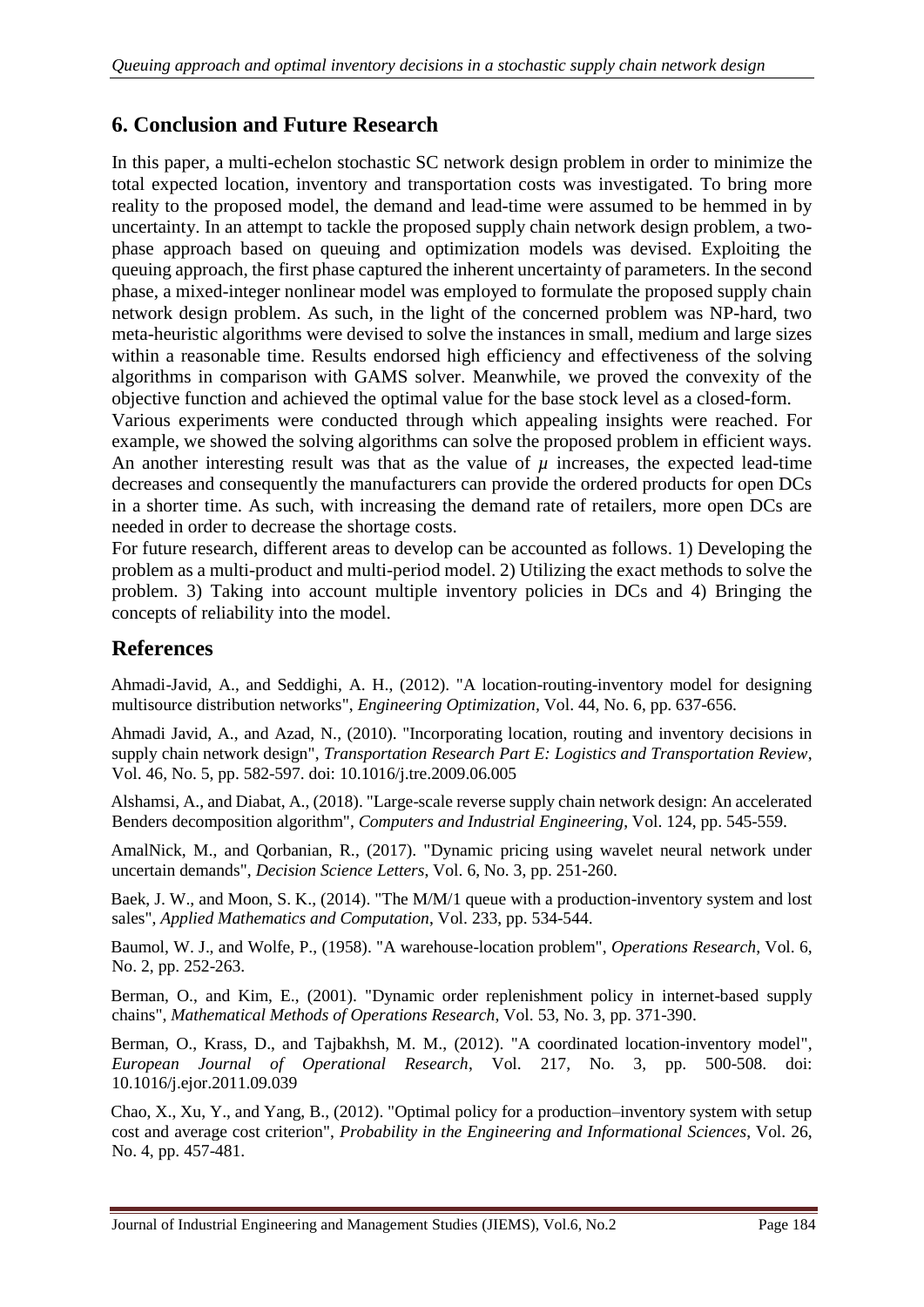<span id="page-20-6"></span>Chen, F. Y., and Feng, Y., (2006). "Optimization and optimality of (s, S) stochastic inventory systems with non-quasiconvex costs", *Probability in the Engineering and Informational Sciences*, Vol. 20, No. 2, pp. 287-306.

<span id="page-20-10"></span>Chew, E. P., Lee, L. H., and Rajaratnam, K., (2007). *Evolutionary algorithm for an inventory location problem*, Evolutionary Scheduling (pp. 613-628): Springer.

<span id="page-20-9"></span>Daskin, M. S., Coullard, C. R., and Shen, Z.-J. M., (2002). "An inventory-location model: Formulation, solution algorithm and computational results", *Annals of operations research*, Vol. 110, No. 4, pp. 83- 106.

<span id="page-20-11"></span>Diabat, A., Abdallah, T., and Henschel, A., (2015). "A closed-loop location-inventory problem with spare parts consideration", *Computers and Operations Research*, Vol. 54, pp. 245-256.

<span id="page-20-3"></span>Diabat, A., Battaïa, O., and Nazzal, D., (2015). "An improved lagrangian relaxation-based heuristic for a joint location-inventory problem", *Computers and Operations Research*, Vol. 61, pp. 170-178.

<span id="page-20-0"></span>Diabat, A., and Theodorou, E., (2015). "A location–inventory supply chain problem: Reformulation and piecewise linearization", *Computers and Industrial Engineering*, Vol. 90, pp. 381-389.

Díaz-Mateus, Y., Forero, B., López-Ospina, H., and Zambrano-Rey, G., (2018). "Pricing and lot sizing optimization in a two-echelon supply chain with a constrained Logit demand function", *International Journal of Industrial Engineering Computations*, Vol. 9, No. 2, pp. 205-220.

<span id="page-20-16"></span>Eiben, A. E., and Smith, J. E., (2003). *Introduction to evolutionary computing*, Berlin: Springer.

<span id="page-20-5"></span>Federgruen, A., and Zheng, Y.-S., (1993). "Optimal control policies for stochastic inventory systems with endogenous supply", *Probability in the Engineering and Informational Sciences,* Vol. 7, No. 2, pp. 257-272.

<span id="page-20-13"></span>Frizelle, G., and Jaber, M., (2009). "Seeing inventory as a queue", *Inventory Management: Non-Classical Views*, pp. 151-172.

<span id="page-20-2"></span>Gunasekaran, A., Patel, C., and Tirtiroglu, E., (2001). "Performance measures and metrics in a supply chain environment", *International journal of operations and production Management*, Vol. 21, pp. 71- 87.

<span id="page-20-7"></span>Hill, R. M., (1999). "On the suboptimality of (S−1, S) lost sales inventory policies", *International Journal of Production Economics*, Vol. 59, No. 1–3, pp. 387-393. doi: [http://dx.doi.org/10.1016/S0925-](http://dx.doi.org/10.1016/S0925-5273(98)00237-0) [5273\(98\)00237-0](http://dx.doi.org/10.1016/S0925-5273(98)00237-0)

<span id="page-20-15"></span>Holland, J. H., (1975). "Adaptation in natural and artificial systems: an introductory analysis with applications to biology, control, and artificial intelligence", Ann Arbor, Michigan: The University of Michigan Press.

Jindal, P., and Solanki, A., (2016). "Integrated vendor-buyer inventory models with inflation and time value of money in controllable lead time", *Decision Science Letters*, Vol. 5, No. 1, pp. 81-94.

<span id="page-20-8"></span>Kalpakam, S., and Shanthi, S., (2001). "A perishable inventory system with modified (S−1,S) policy and arbitrary processing times", *Computers and Operations Research*, Vol. 28, No. 5, pp. 453-471. doi: [http://dx.doi.org/10.1016/S0305-0548\(99\)00131-8](http://dx.doi.org/10.1016/S0305-0548(99)00131-8)

<span id="page-20-14"></span>Kirkpatrick, S., Gelatt, C. D., and Vecchi, M. P., (1983). "Optimization by simulated annealing", science, Vol. 220, No. 4598, pp. 671-680.

<span id="page-20-12"></span>Krishnamoorthy, A., Manikandan, R., and Lakshmy, B., (2013). "A revisit to queueing-inventory system with positive service time", *Annals of Operations Research*, pp. 1-16.

<span id="page-20-1"></span>Miranda, P. A., and Garrido, R. A., (2009). "Inventory service-level optimization within distribution network design problem", *International Journal of Production Economics*, Vol. 122, No. 1, pp. 276- 285. doi: 10.1016/j.ijpe.2009.06.010

<span id="page-20-4"></span>Mirchandani, P. B., and Francis, R. L., (1990). *Discrete location theory*: Wiley.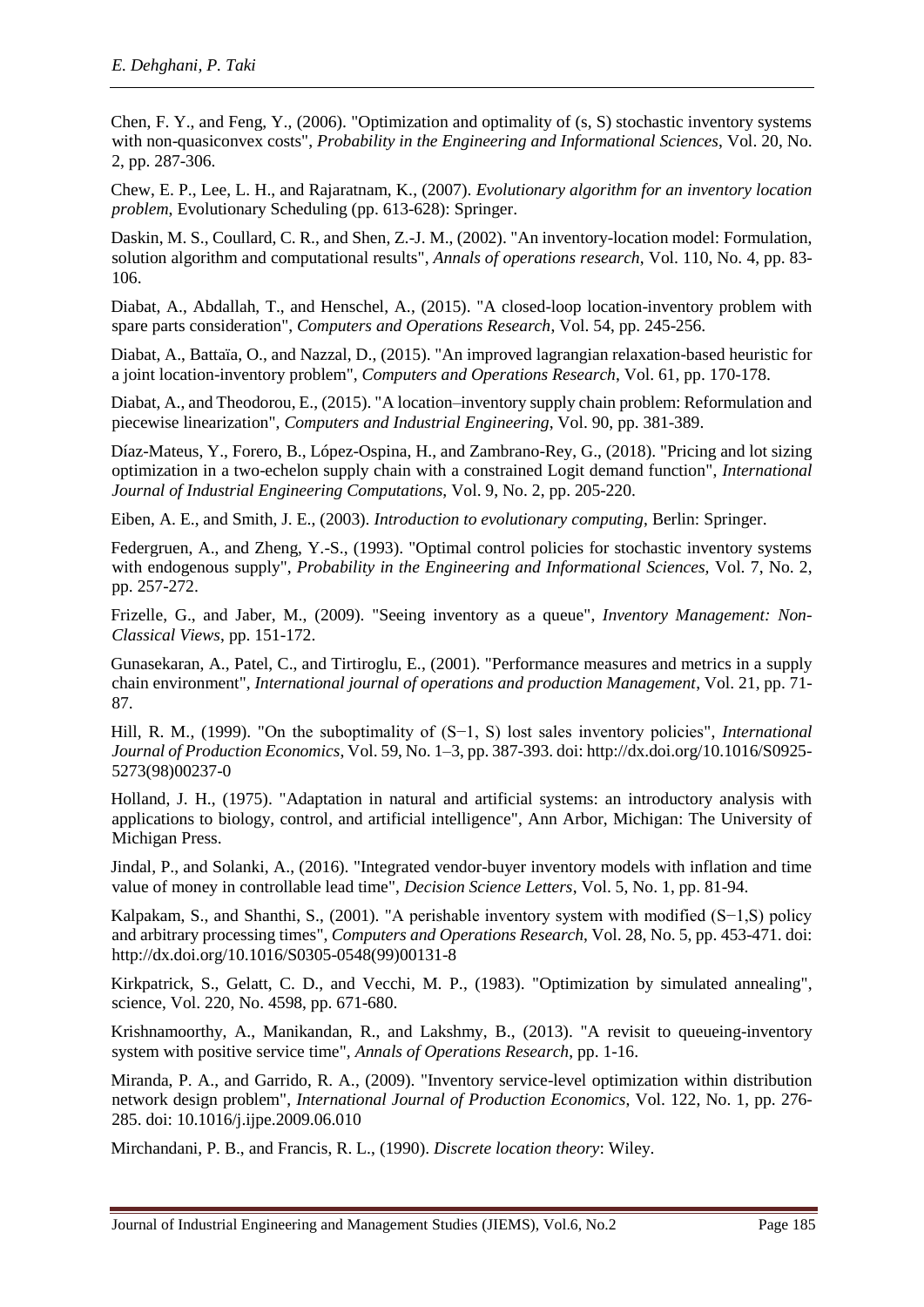<span id="page-21-0"></span>Nagurney, A., (2006). *Supply chain network economics: dynamics of prices, flows and profits*: Edward Elgar Publishing.

<span id="page-21-16"></span>Nekooghadirli, N., Tavakkoli-Moghaddam, R., Ghezavati, V., and Javanmard, S., (2014). "Solving a new bi-objective location-routing-inventory problem in a distribution network by meta-heuristics", *Computers and Industrial Engineering*, Vol. 76, pp. 204-221.

<span id="page-21-8"></span>Ozsen, L., Daskin, M. S., and Coullard, C. R., (2009). "Facility location modeling and inventory management with multisourcing", *Transportation Science*, Vol. 43, No. 4, pp. 455-472.

<span id="page-21-9"></span>Park, S., Lee, T.-E., and Sung, C. S., (2010). "A three-level supply chain network design model with risk-pooling and lead times", *Transportation Research Part E: Logistics and Transportation Review*, Vol. 46, No. 5, pp. 563-581.

Rabbani, M., Keyhanian, S., Hasannia, M., Eskandari, M., and Jalali, M., (2016). "Impact of end of lease contracts' option on joint pricing and inventory decisions of remanufacturable leased products", *International Journal of Industrial Engineering Computations*, Vol. 7, No. 2, pp. 191-204.

<span id="page-21-11"></span>Rabbani, M., Aliabadi, L., Heidari, R., and Farrokhi-Asl, H., (2017). "Applying queuing theory for a reliable integrated location inventory problem under facility disruption risks", *Journal of Industrial Engineering and Management Studies*, Vol. 4, No. 2, pp. 1-18.

<span id="page-21-3"></span>Ramezani, S., and Naderi, K., (2018). "A multi-objective optimization model for locating the distribution warehouses in the logistic network supply chain: A case study of Bonny Chow Co", *Journal of Industrial Engineering and Management Studies*, Vol. 5, No. 1, pp. 26-42.

<span id="page-21-1"></span>Sadjadi, S. J., Makui, A., Dehghani, E., and Pourmohammad, M., (2016). "Applying queuing approach for a stochastic location-inventory problem with two different mean inventory considerations", *Applied Mathematical Modelling*, Vol. 40, No. 1, pp. 578-596.

<span id="page-21-14"></span>Saffari, M., Asmussen, S., and Haji, R., (2013). "The M/M/1 queue with inventory, lost sale, and general lead times", *Queueing Systems*, No. 75, No. 1, pp. 65-77.

<span id="page-21-4"></span>Schultz, C. R., (1990). "On the optimality of the  $(S - 1,S)$  policy", *Naval Research Logistics (NRL)*, Vol. 37, No. 5, pp. 715-723. doi: 10.1002/1520-6750(199010)37:5<715::AID-NAV3220370510>3.0.CO;2-U

<span id="page-21-13"></span>Schwarz, M., and Daduna, H., (2006). "Queueing systems with inventory management with random lead times and with backordering", *Mathematical Methods of Operations Research*, Vol. 64, No. 3, pp. 383-414.

<span id="page-21-10"></span>Shahabi, M., Unnikrishnan, A., Jafari-Shirazi, E., and Boyles, S. D., (2014). "A three level locationinventory problem with correlated demand", *Transportation Research Part B: Methodological*, Vol. 69, pp. 1-18.

<span id="page-21-7"></span>Shen, Z.-J. M., Coullard, C., and Daskin, M. S., (2003). "A joint location-inventory model", *Transportation science*, Vol. 37, No. 1, pp. 40-55.

<span id="page-21-6"></span>Shu, J., Teo, C.-P., and Shen, Z.-J. M., (2005). "Stochastic transportation-inventory network design problem", *Operations Research*, Vol. 53, No. 1, pp. 48-60.

<span id="page-21-12"></span>Sigman, K., and Simchi-Levi, D., (1992). "Light traffic heuristic for anM/G/1 queue with limited inventory", *Annals of Operations Research*, Vol. 40, No. 1, pp. 371-380.

<span id="page-21-2"></span>Stevens, G. C., (1989). "Integrating the supply chain", *International Journal of Physical Distribution and Materials Management*, Vol. 19, No. 8, pp. 3-8.

<span id="page-21-15"></span>Taguchi, G., Chowdhury, S., and Taguchi, S., (2000). *Robust engineering*: McGraw-Hill Professional.

<span id="page-21-5"></span>Tragantalerngsak, S., Holt, J., and Rönnqvist, M., (2000). An exact method for the two-echelon, singlesource, capacitated facility location problem, *European Journal of Operational Research*, Vol. 123, Vol. 3, pp. 473-489.